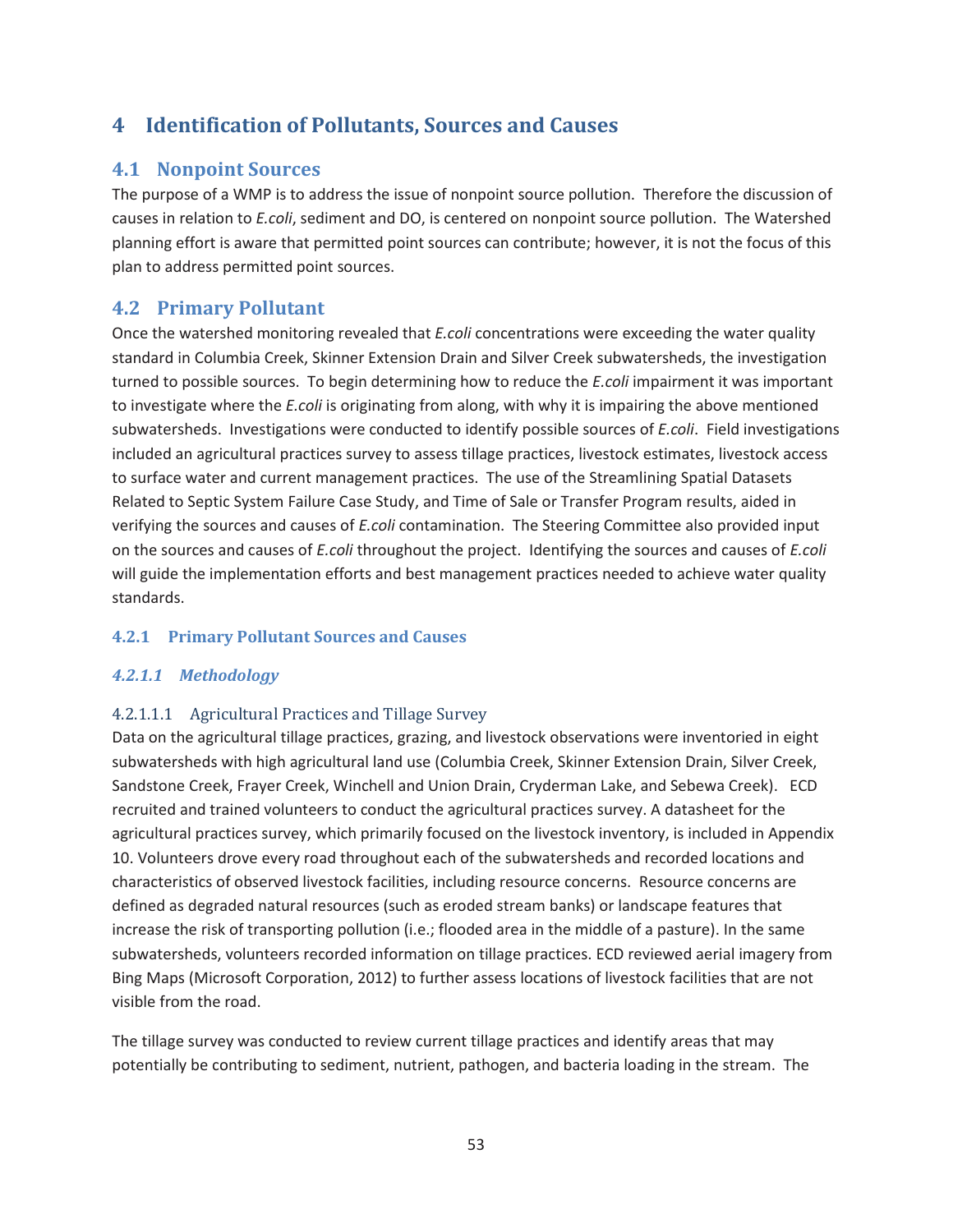crop residue was recorded as an overall percentage for the subwatershed. The categories used were: No till (>30% residue) Reduced till (15-30%) and Conventional till (<15%) residue remaining on the field.

# 4.2.1.1.2 High Impact Targeting (HIT) Modeling

Sedimentation is a water quality concern for the Watershed. It is contributing to the following water quality designated use not being met, other indigenous aquatic life and wildlife. To address this water quality concern in the WMP, the HIT Model was used.

The HIT Model projects estimates for the rate that sedimentation is occurring on agricultural lands. Estimates are projected based on a combination of computer modeling and geographical information systems technology. The intent of the HIT Model is to provide calculated estimates for subwatersheds that can then be used to help determine where to implement best management practices.

As part of the watershed inventory process, ECD used the HIT Model to determine the extent at which sedimentation is a problem for the watershed and to aid in the prioritization process of subwatersheds. The HIT Model provided annual estimates for sediment delivery for each subwatershed.

# 4.2.1.1.3 Septic Systems

### *Time of Sale or Transfer Program (TOST)*

The Watershed is covered by four health departments: Ingham, Barry-Eaton, Ionia and Mid-Michigan Health Department (includes Clinton County). Ingham and Barry-Eaton District Health Departments (BEDHD) are the only two with a TOST program. A TOST program requires the inspection and evaluation of septic systems and/or wells before any residential home property is transferred. Through this program hazards are identified and corrected on sites served by a well and/or sewage system. Ingham County established a program in 2006 and Eaton County established a program in 2007.

County Health Departments that have a TOST program are able to get a grasp as to the potential extent of failing septics. It is considered a progressive public health management practice to have in place.

Through the established TOST programs valuable information has been collected that can be used to further understand the extent of septic systems and water quality within the Watershed.

From 2007 to 2010, BEDHD identified 602 rural residential sites with sewage failure conditions. Seven reasons have been identified for sewage failure by BEDHD (Figure 14). Of those seven reasons sewage failure is more likely to be attributed to septic tank failure. The two next likeliest reasons are illicit connection-no absorption system and unrecognizable system. Overall the BEDHD has found 26% sewage failure rate of sites being evaluated during their Time of Sale or Transfer Program.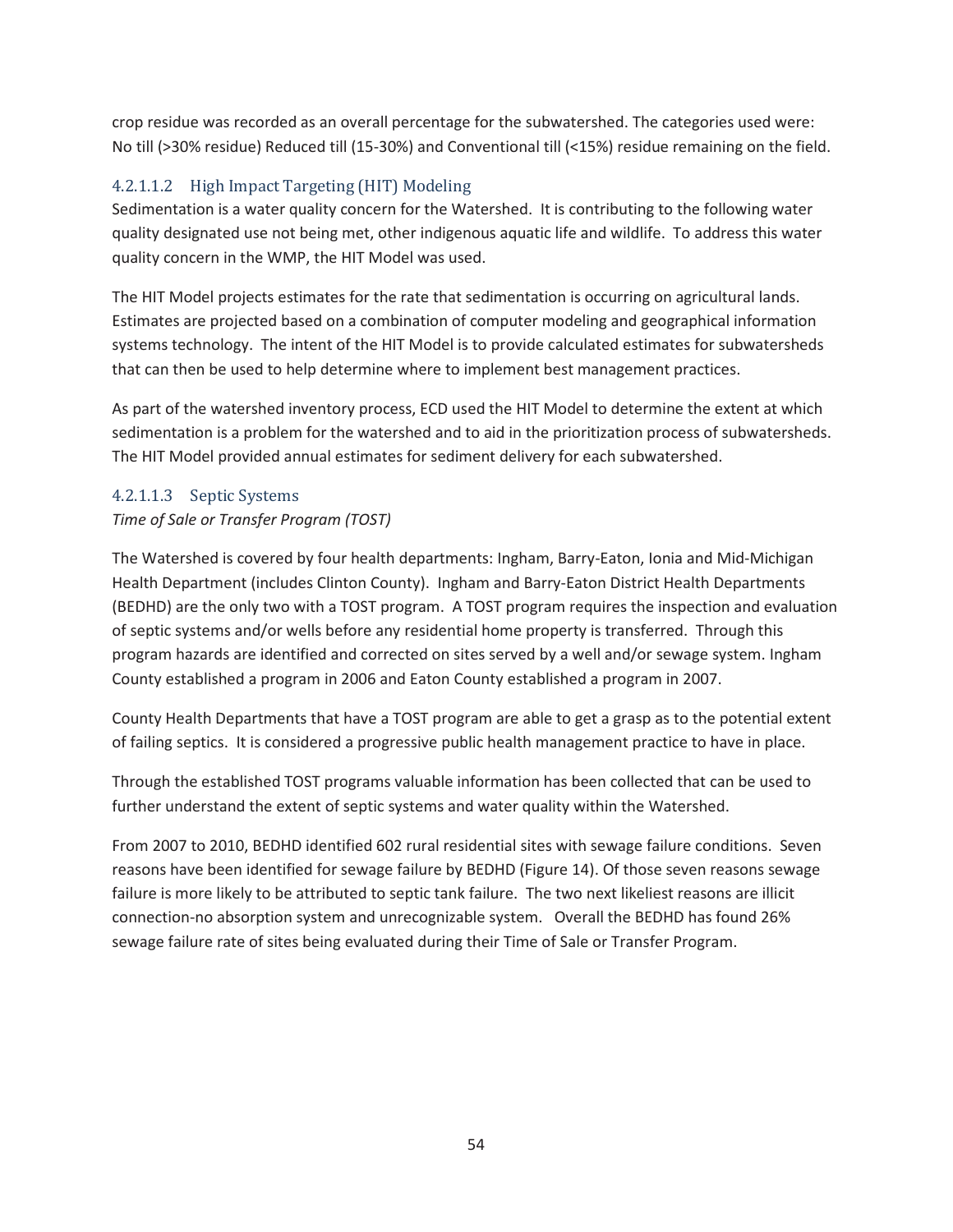Figure 14. Reasons for sewage failure in the District, as found by the BEDHD (First Three Years, 2007- 2010).



\*Note: There may be more than one reason for failure on an individual site. Thus there are more total reasons for failure (731) than the total number of sites with sewage failures (602).

Reasons for Sewage Failure Key:

- Illicit Connection/no absorption system refers to sites where there is no absorption system, or raw sewage leaves the septic tank and is connected to a pipe, or other method directing the sewage away to an unapproved location such as a field tile, county drain, river, lake, or other water body.
- Sewage Back up is a condition found where raw sewage is backing up into the home, pressurized above the tank's operating level, or pressurized liquid level above the absorption system's maximum operating level.
- Sewage on the ground is a condition where raw sewage is being deposited directly on the ground surface.
- Septic Tank Failure includes a condition that does not provide proper initial treatment of raw sewage and/or a septic tank that is an imminent safety hazard. This includes tanks with corroded or missing outlet baffles, no sanitary outlet tee, leaking tanks, bottomless tanks, collapsed/cracked septic tanks and/or uncovered/open septic tanks.
- Dilapidation, Maintenance includes systems filled with roots and/or soil, collapsed/broken piping, where present, pump and/or pump controls not functional, and/or excessive solids/scum accumulation in the tank(s).
- Other refers to various unique conditions such as systems located on neighboring property, sites without a septic tank, sites where the septic tank is bypassed and/or portions of the sewage system have been removed.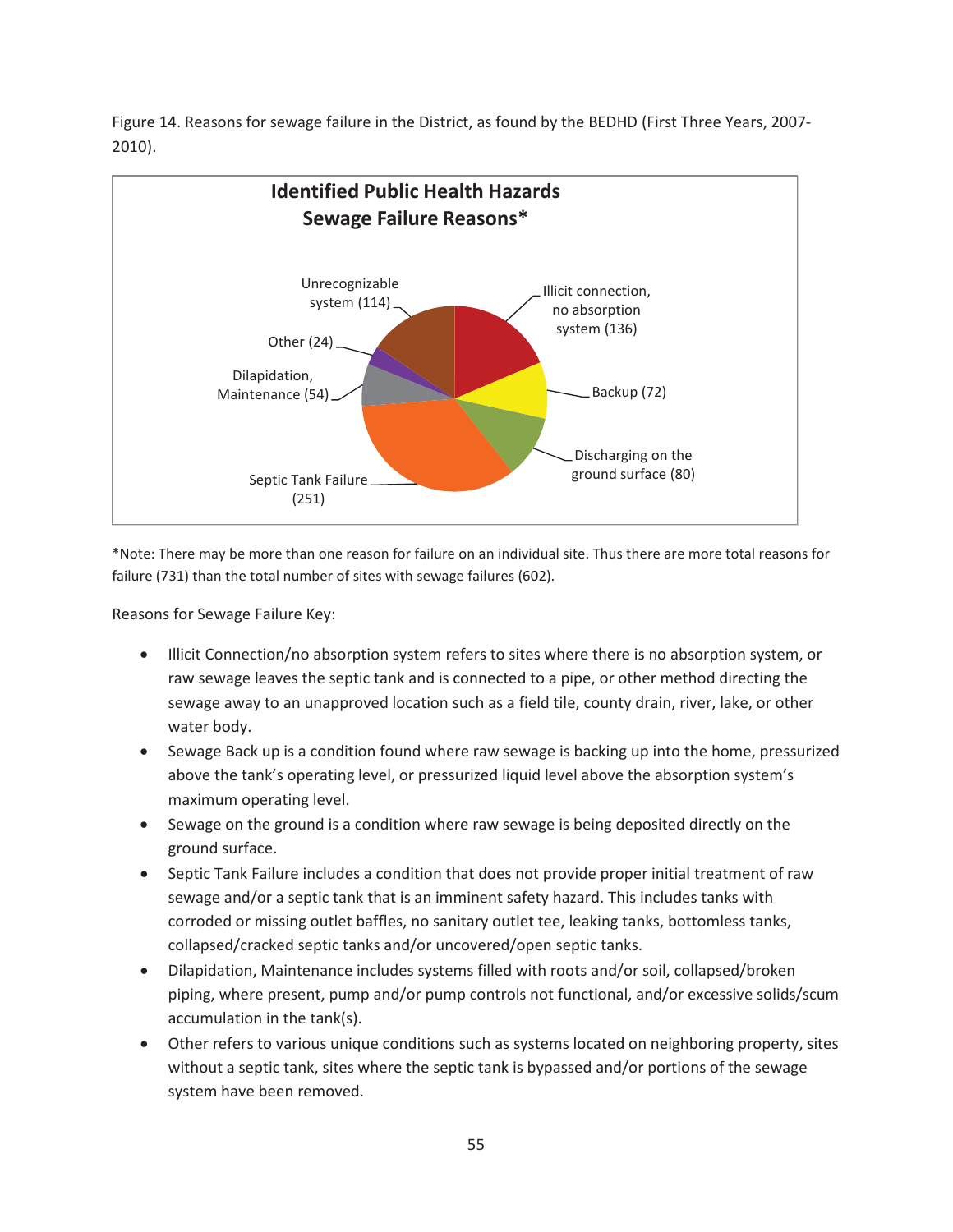• Unrecognizable system refers to a -system that is not recognized under any standard, rule or law to provide proper treatment and disposal. Examples include 55 gallon drums, seepage pits or rock piles, debris filled pits, single (graveless) tiles.

#### *Streamlining Spatial Datasets Related to Septic System Failure Case Study*

In 2012, graduate students from Michigan State University's Water Policy and Management course (FW868) coordinated with the Eaton Conservation District on a semester-long project that would contribute to the development of a watershed plan for the Middle Grand River. The project specifically focused on consolidation of spatial data sets in order to narrow the scope of understanding local *E. coli* contamination. The focus was on on-site wastewater systems (e.g. septic tanks and drain fields) in the Watershed.

The study identified the Watershed having greater than 12,000 septic systems (Table 16). Of those systems over 1,000 of them are estimated to be located near 75 meters of a river. When investigating potentially how many systems could be in an area more susceptible to failure and water quality impact, it is important to incorporate the quality of soils. Within the Watershed it is estimated that fewer than 400 septic systems are located in areas 75 meters from a river and poorly drained soils. The study resulted in identifying these as Areas of Highest Likely Impact (Figure 15). Skinner Extension Drain, Sandstone Creek and Carrier Creek subwatersheds have the greatest amount of Areas of Highest Likely Impact. This information will help focus priority areas within the subwatersheds and guide implementation efforts. See Appendix 11 for the full report.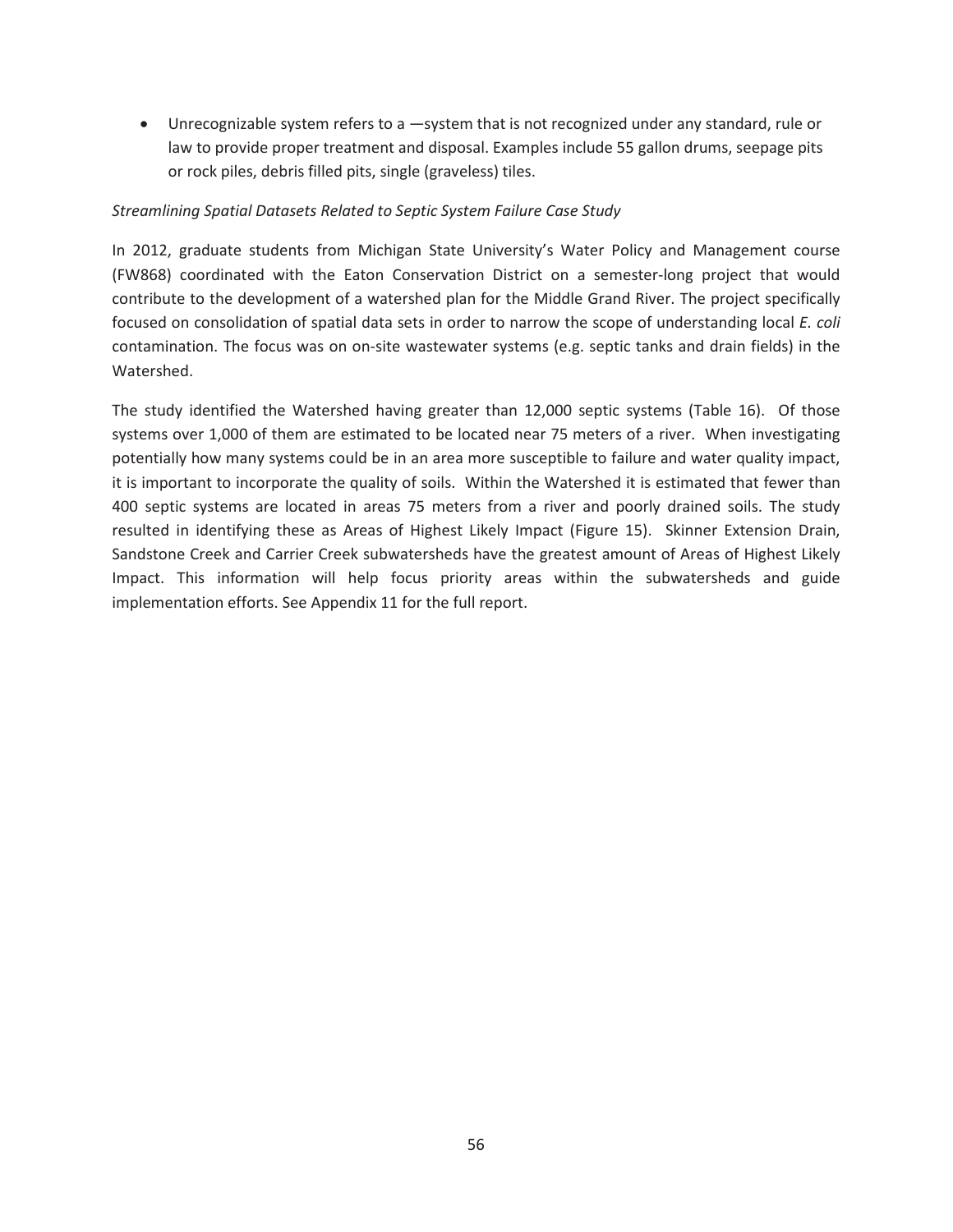Figure 15. Areas of Highest Likely Impact as identified by proximity to Middle Grand River Watershed surface water and zones of non-preferred soils for effective septic system functionality.



Table 16. Number of road segments within the SteetMap USA (2010) dataset that satisfy proximity and soil type criteria.

|                 | Number of Road Segments | Approx. Number of Septic Systems |
|-----------------|-------------------------|----------------------------------|
| Four counties   | 35,420                  | $50,000+$                        |
| Watershed       | 8,248                   | $^{\sim}$ 12,000                 |
| 75m of river    | 969                     | $1,000+$                         |
| 75m + poor soil | 499                     | under 400                        |

### 4.2.1.1.4 Defining Critical Zones

*E.coli* data collection throughout the subwatersheds demonstrated widespread exceedances of TBC and PBC. To prioritize the scope of work within the monitored subwatersheds, critical zones were identified.

To determine critical zones, the following questions were asked:

Did the overall 30 day geomean surpass 3,000 cfu/100mL?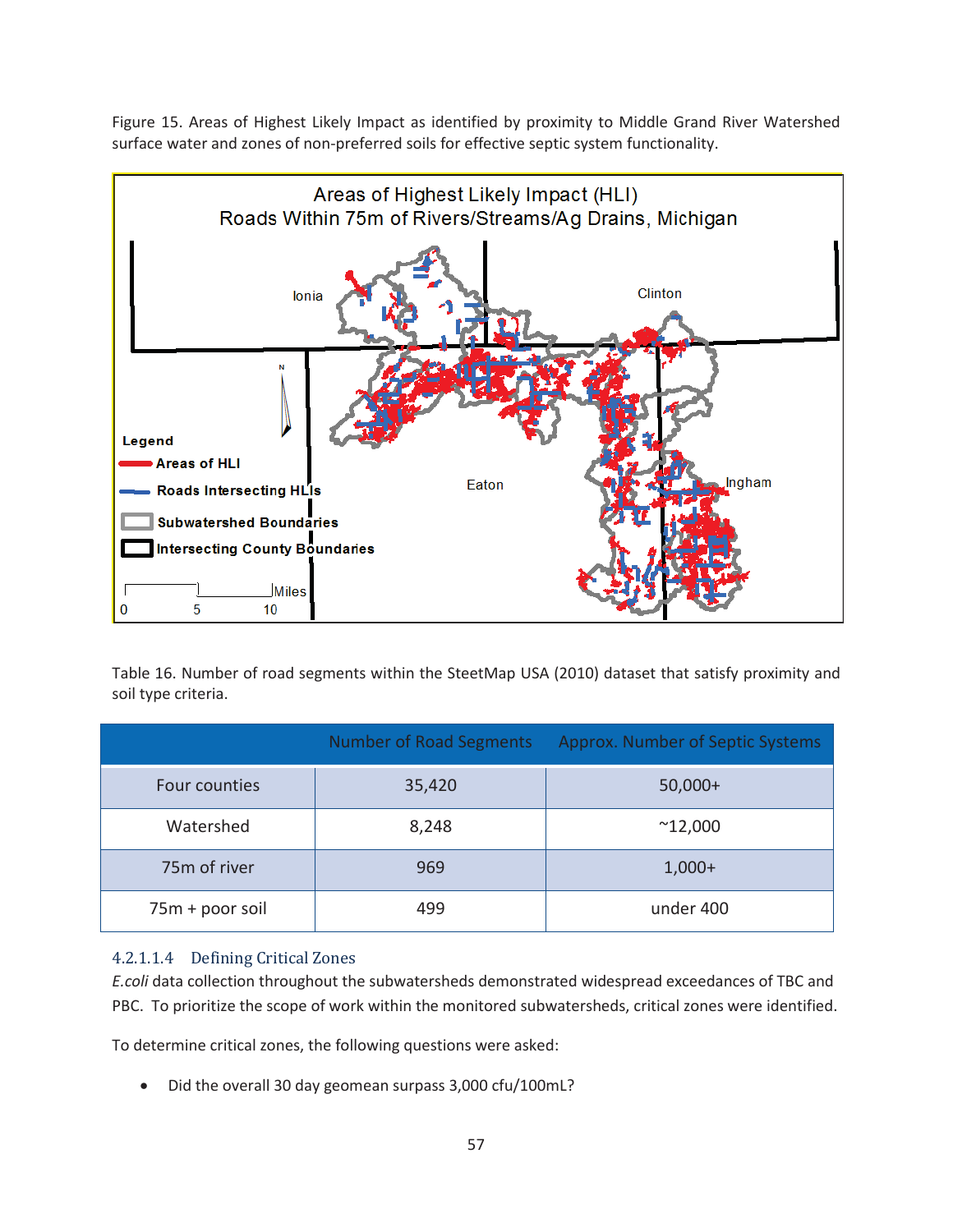- Was there a spike greater than 1,000 cfu/100mL after rainfall from previous week (linking back to agriculture as an influence)?
- Was there a source identified through bacterial source tracking?
- Does the agriculture practice survey and septic areas of highest likely impact support or disagree with the bacterial source tracking results?

The data from all three sources (ECD, ICHD and Delhi Charter Township) were reviewed based on the questions above. For the upland area to be defined as a critical zone, the monitoring point had to meet one of the above criteria. For example in Columbia Creek subwatershed ECD sites 16, 15, 19 and 6 did not meet one of the critical zone criteria so they were not included. Additionally in Skinner Extension Drain subwatershed Delhi Charter Township site 2 was not included as a critical zone because it did not meet the criteria.

The high, medium, low priorities within the critical areas were based on number of criteria met. For example in Silver Creek subwatershed, Critical Zone 1 met all four criteria and was ranked high priority, while Critical Zone 2 only met three of the criteria and was ranked medium priority.

Future monitoring recommendations were identified and were included in the critical zone tables, and in the long term monitoring strategy (Chapter 9). In the future, *E.coli* data collection in the remaining non-monitored subwatersheds will allow for the creation of critical zones based on results.

# *4.2.1.2 Results by Subwatershed*

# 4.2.1.2.1 Columbia Creek

Many observations in Columbia Creek included small hobby farms of 1-4 horses and backyard chickens. The highest proportion of resource concerns (8) were found in Columbia Creek. Resource concerns found included erosion, pasture near the river, direct access to surface water and overgrazing (Table 17). Of the subwatersheds monitored for *E.coli* concentrations and BST, Columbia Creek, had the highest livestock density. Columbia Creek had the highest percentage of conservation tillage (no till and reduced till) (62%) (Table 17). As determined by the HIT Model, Columbia Creek has the highest estimate of sedimentation (.090 tons/ac/yr) across the Watershed (Table 17). Since Columbia Creek has the highest percentage of conservation tillage practices, *E.coli* concentrations exceeding the WQS and the highest sedimentation estimate, it will be of the utmost importance to maintain conservation tillage practices in the subwatershed to improve water quality. Fifty-six septic areas of HLI were found in Columbia Creek and should be further investigated for failing septic systems (Table 17). The 8,267 acres of cropland in Columbia Creek could serve as a source of *E.coli* through the application of manure and biosolids as well. Application of manure and biosolids are practices that need to be further evaluated for contribution of *E.coli*.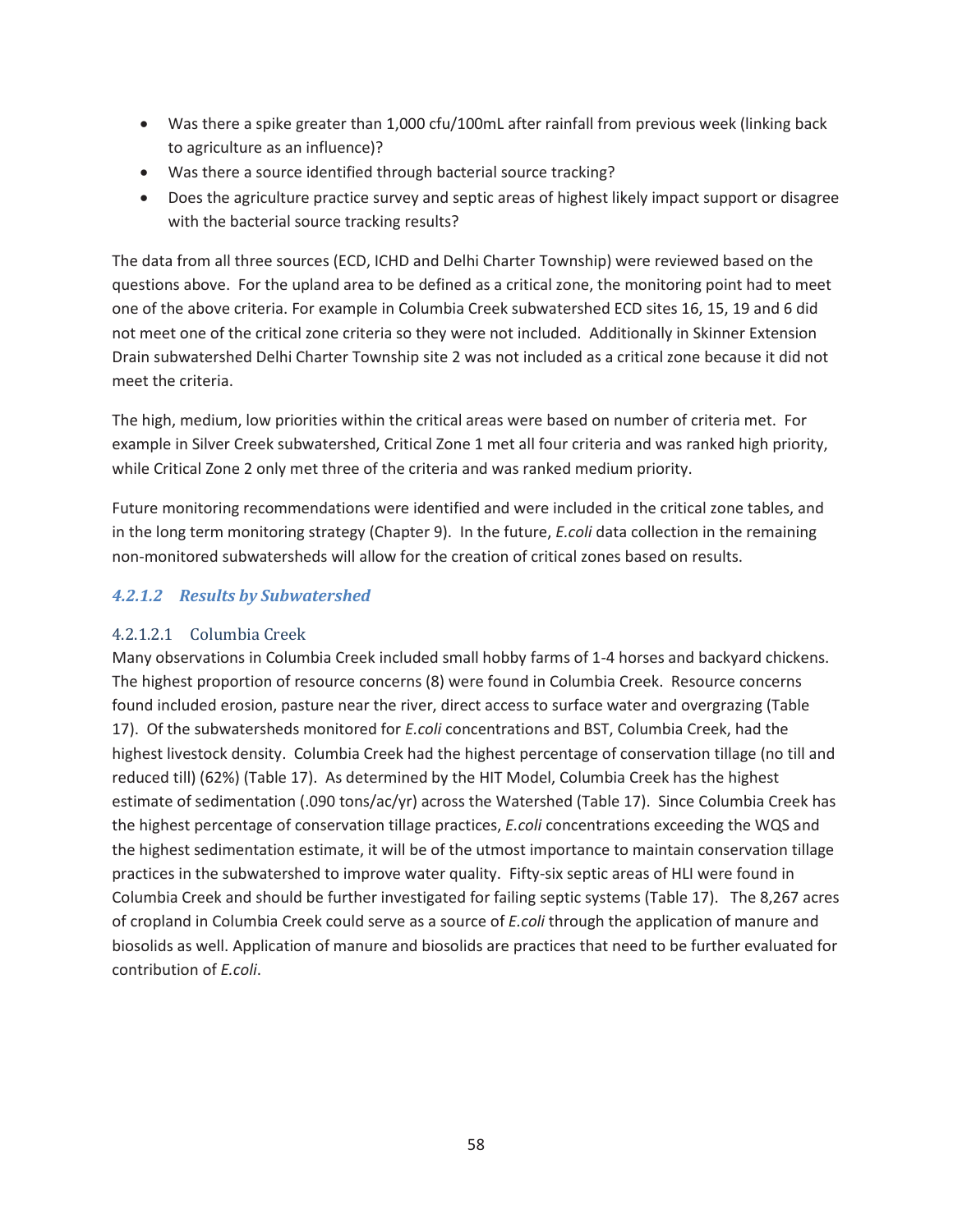| <b>Subwatershed: Columbia Creek</b>               |                                                                   |  |
|---------------------------------------------------|-------------------------------------------------------------------|--|
| 2012 Inventory                                    | <b>Results</b>                                                    |  |
| <b>Horses</b>                                     | 76                                                                |  |
| <b>Beef Cattle</b>                                | 49                                                                |  |
| <b>Dairy Cattle</b>                               | 90                                                                |  |
| <b>Other Livestock</b>                            | 11                                                                |  |
| Livestock Density (#/sq. mi.)                     | 12.1                                                              |  |
| Livestock Farms Near Waterway (200 ft)            | 4                                                                 |  |
| <b>Resource Concern Observations (# of sites)</b> | Erosion-1, Pasture Near River-2,<br>Direct Access-2, Overgrazed-3 |  |
| <b>Tillage Practices</b>                          | NT-35%, RT-27.5%, CT-37.5%                                        |  |
| Sedimentation (tons/ac/yr)                        | .090                                                              |  |
| <b>Cropland Acres</b>                             | 8,267                                                             |  |
| <b>Septic Areas of HLI</b>                        | 56                                                                |  |

Table 17. Columbia Creek 2012 Inventory Collection Summary

#### *4.2.1.2.1.1 Columbia Creek Critical Zones Linked to Monitoring*

As discussed previously in Chapter 3, ECD monitored for *E.coli* in Columbia Creek subwatershed. ECD sites 6, 7, 15, 17, and 19 all exceeded the standard for TBC and PBC 100% of the time in Columbia Creek subwatershed. Of those sites they all had at least two livestock observations located upstream from them. ECD site 16 never exceeded the standard and had the lowest number of livestock observations located upstream. ECD site 18 was the only site in this subwatershed to not have any livestock observations located directly upstream from it; however, this site was monitored for BST and a positive presence for equine and bovine was found (Table 18). ECD site 7 experienced a significant daily geomean spike after rainfall and a positive presence of bovine, equine and human BST, and a livestock population upstream of 136 animals (Table 18).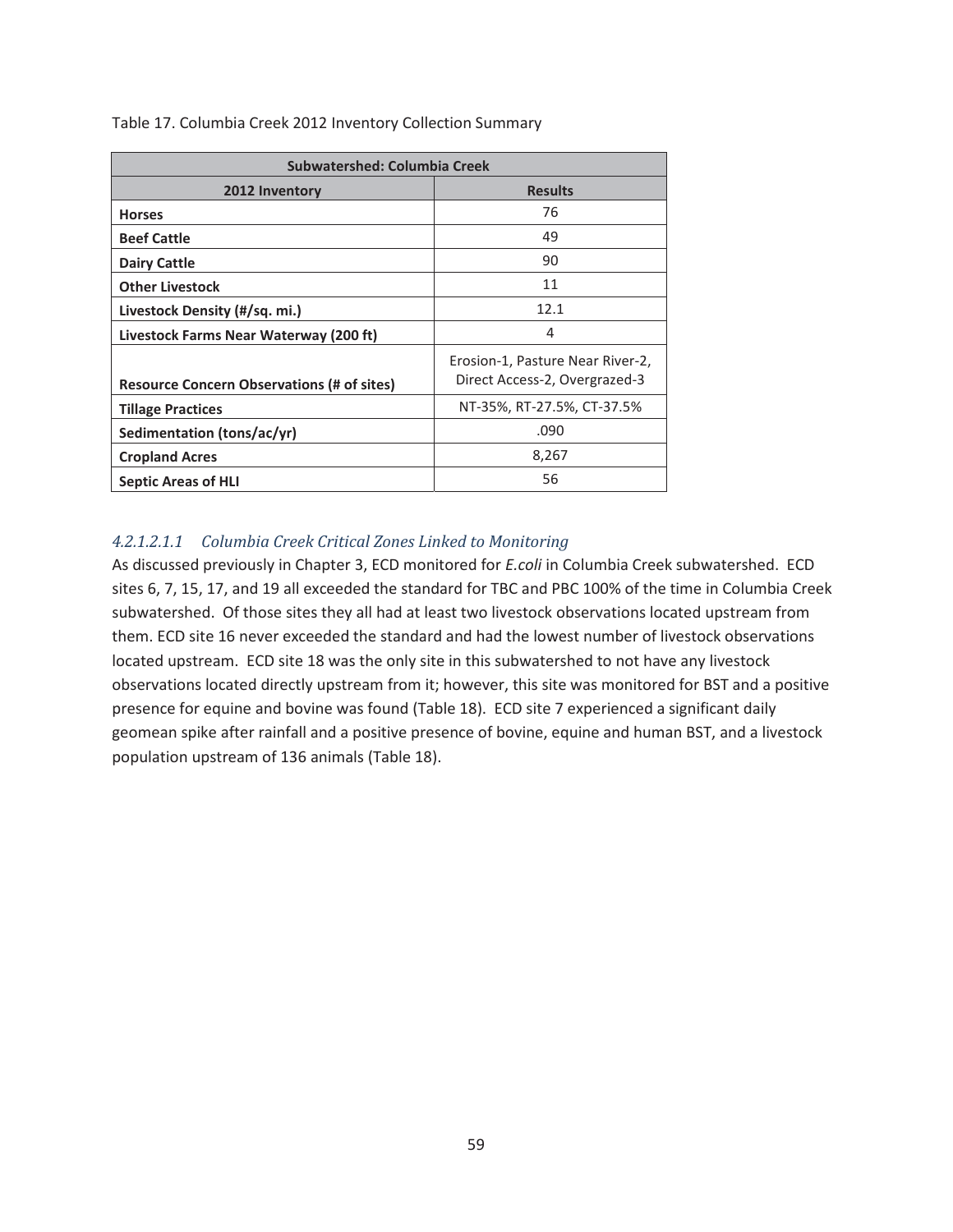Table 18. Columbia Creek Critical Zone Factors Table 18. Columbia Creek Critical Zone Factors

|                                     |                                                    |                                                      | ECD E.coli and BST Monitoring Sites      |                                                                          |                                                                                                                                                                                                                                                                                                                                                                                   |
|-------------------------------------|----------------------------------------------------|------------------------------------------------------|------------------------------------------|--------------------------------------------------------------------------|-----------------------------------------------------------------------------------------------------------------------------------------------------------------------------------------------------------------------------------------------------------------------------------------------------------------------------------------------------------------------------------|
|                                     |                                                    |                                                      | Columbia Creek Critical Zone: 1          |                                                                          |                                                                                                                                                                                                                                                                                                                                                                                   |
|                                     | Location                                           | Overall 30 day<br>Geomean over<br>cfu/100mL<br>3,000 | Daily Geomean<br>Spike After<br>Rainfall | <b>BST Presence</b>                                                      | Recommendation                                                                                                                                                                                                                                                                                                                                                                    |
| Critical Zone 1                     | All upland areas<br>sites 18 and 16<br>between ECD | ou                                                   | yes: ECD site 7                          | positive at ECD site<br>Equine and bovine<br>Human positive at<br>7 & 18 | upstream of ECD site 7. Through funding<br>Initiative, ECD has been awarded a grant<br>track the human presence found at ECD<br>provided by the MDEQ Clean Michigan<br>Prioritize agriculture implementation<br>to use Environmental K9 Services to<br>implementation on septics/homes<br>Prioritize further research and<br>(high priority)                                      |
| Future Monitoring<br>Recommendation |                                                    |                                                      |                                          | documented TOST results and Septic Areas of HLI.<br>ECD site 7           | recommended for ECD site 16. Specifically ECD sites 15-19 should be further evaluated following rainfall to see if<br>Agricultural is a predominate source. Further BST for human sources is recommended based on land use and<br>Future E.coli concentration monitoring at ECD sites 6, 7, 17, 18 and 19. No further concentration monitoring<br>site 7 in 2014. (high priority) |

Critical Zone1 in Columbia Creek is the area where implementation strategies need to be focused to further monitor and engage landowners in Critical Zone1 in Columbia Creek is the area where implementation strategies need to be focused to further monitor and engage landowners in voluntary best management practices to improve the water quality. voluntary best management practices to improve the water quality.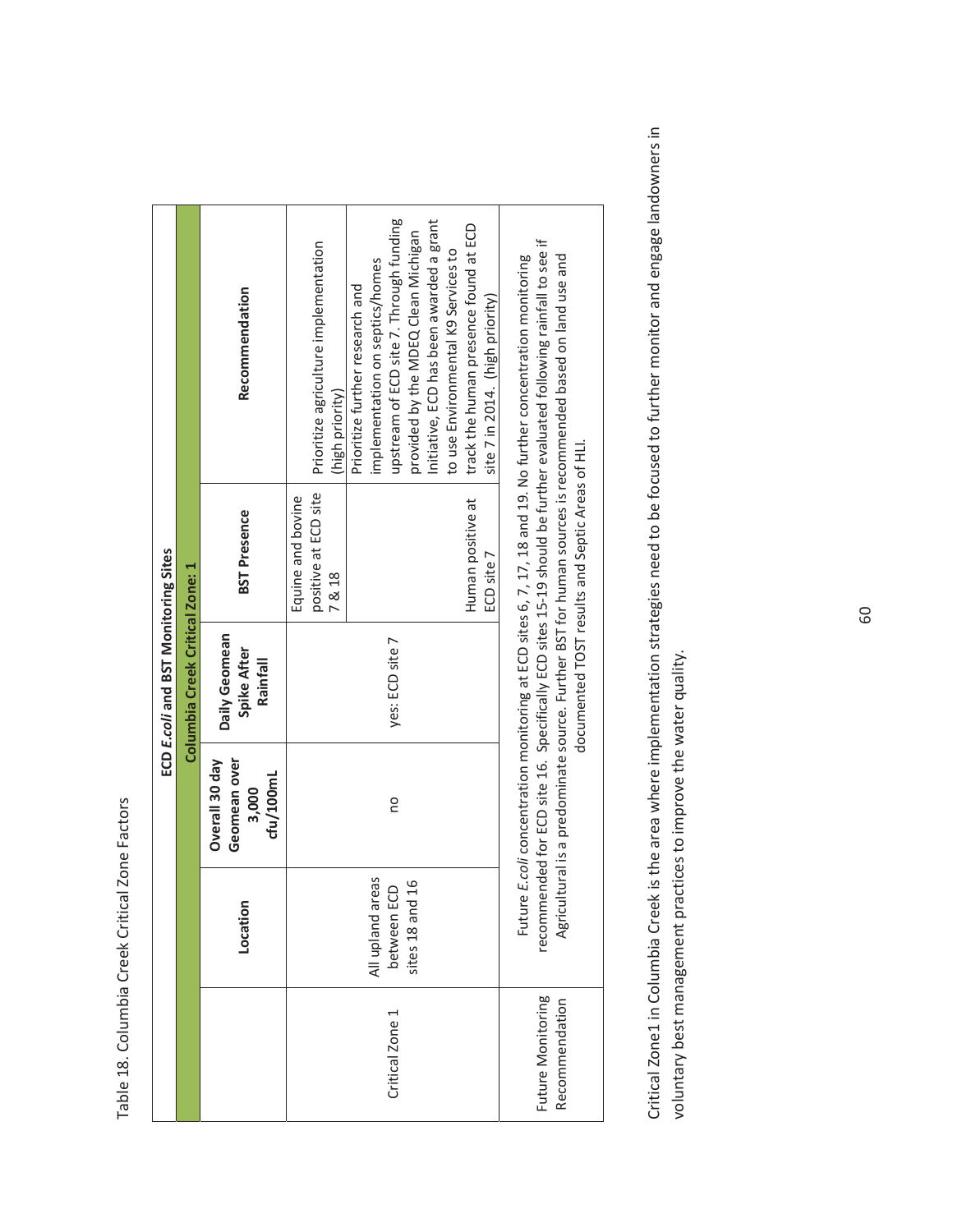### 4.2.1.2.2 Skinner-Extension Drain

Skinner-Extension Drain has a livestock density of 5.175/sq. mi. (Table 19). Beef and dairy cattle are the largest livestock population (Table 19). Two resource concerns were observed in Skinner-Extension Drain, these included a manure pile near the river and direct access to surface water (Table 19). Of the subwatersheds monitored for *E.coli* concentrations and BST, Skinner-Extension Drain had the highest percentage of conventional tillage (52.5%) and the second highest sedimentation estimate (.053 tons/ac/yr) (Table 19). Skinner-Extension Drain has the highest septic areas of HLI across the Watershed (116) and should be further investigated for failing septics. (Table 19). The 17,558 acres of cropland in Skinner-Extension could serve as a source of *E.coli* through the application of manure and biosolids as well. Application of manure and biosolids are practices that need to be further evaluated for contribution of *E.coli*.

| <b>Subwatershed: Skinner-Extension Drain</b>      |                                  |  |
|---------------------------------------------------|----------------------------------|--|
| 2012 Inventory                                    | <b>Results</b>                   |  |
| <b>Horses</b>                                     | 106                              |  |
| <b>Beef Cattle</b>                                | 113                              |  |
| <b>Dairy Cattle</b>                               | 96                               |  |
| <b>Other Livestock</b>                            | 53                               |  |
| Livestock Density (#/sq. mi.)                     | 5.175                            |  |
| Livestock Farms Near Waterway (200 ft)            | 10                               |  |
|                                                   | Manure Pile Near River-1, Direct |  |
| <b>Resource Concern Observations (# of sites)</b> | Access-1                         |  |
| <b>Tillage Practices</b>                          | NT-35%, RT-0%, CT-52.5%          |  |
| Sedimentation (tons/ac/yr)                        | .053                             |  |
| <b>Cropland Acres</b>                             | 17,558                           |  |
| <b>Septic Areas of HLI</b>                        | 116                              |  |

Table 19. Skinner-Extension Drain 2012 Inventory Collection Summary

### *4.2.1.2.2.1 Skinner-Extension Drain Critical Zones Linked to Monitoring*

Currently, 16 miles of the subwatershed is listed as impaired for failing to meet the TBC designated use due to *E.coli* (*MDEQ TMDL for E.coli in Portions of Red Cedar River and Grand River Watersheds*). As discussed in Chapter 3, Skinner-Extension Drain experienced the highest *E.coli* concentrations of all three subwatersheds monitored. This may be related in part to it also having the highest number of livestock observations located near water (10) along with the highest number of cropland acres (17,558) and septic areas of HLI (116) (Table 20). The livestock population size located upstream in Skinner-Extension Drain does appear to correlate with *E.coli* concentrations exceeding TBC or PBC at monitoring locations. For example, ECD site 10 had an overall 30 day geomean over 3,000 cfu/100mL, experienced a significant daily geomean spike after rainfall and a positive presence of bovine and equine BST, and a livestock population upstream of 23 animals (Table 20). ECD site 5 had an overall 30 day geomean over 3,000 cfu/100mL, experienced a significant daily geomean spike after rainfall and a positive presence of bovine and equine BST, and a livestock population upstream of 51 animals (Table 20).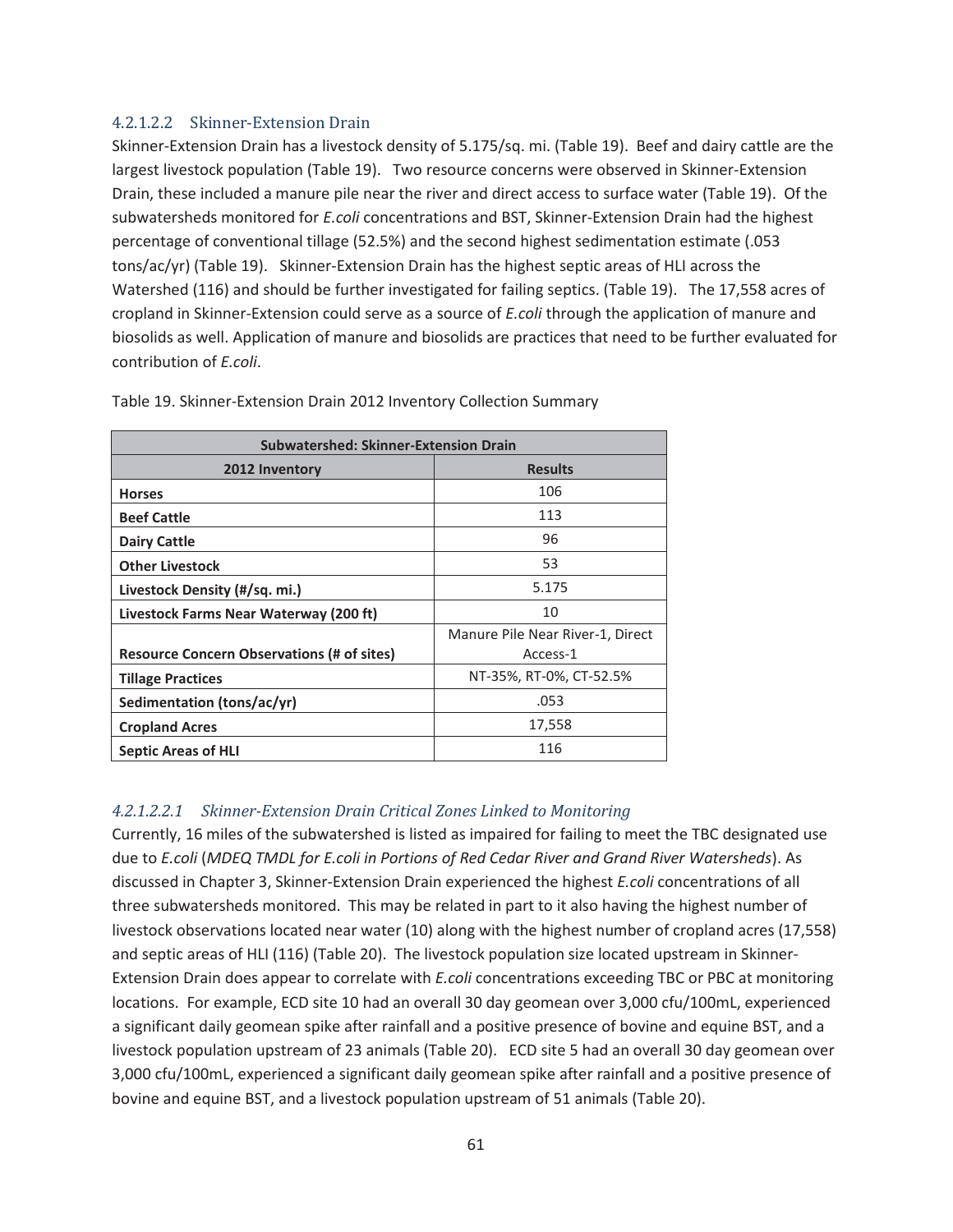| <b>ECD E.coli and BST Monitoring Sites</b> |                                                                                                                                                                                                                                                                                                                                                  |                                                      |                                                           |                               |                                                                                          |
|--------------------------------------------|--------------------------------------------------------------------------------------------------------------------------------------------------------------------------------------------------------------------------------------------------------------------------------------------------------------------------------------------------|------------------------------------------------------|-----------------------------------------------------------|-------------------------------|------------------------------------------------------------------------------------------|
|                                            |                                                                                                                                                                                                                                                                                                                                                  | <b>Skinner-Extension Drain Critical Zones: 6</b>     |                                                           |                               |                                                                                          |
|                                            | Location                                                                                                                                                                                                                                                                                                                                         | Overall 30 day<br>Geomean over<br>3.000<br>cfu/100mL | <b>Daily</b><br>Geomean<br><b>Spike After</b><br>Rainfall | <b>BST Presence</b>           | Recommendation                                                                           |
| Critical Zone 1                            | All upland<br>area upstream<br>of ECD site 4                                                                                                                                                                                                                                                                                                     | no                                                   | no                                                        | Equine and<br>bovine positive | Prioritize agriculture<br>implementation<br>(medium priority)                            |
| Critical Zone 2                            | All upland<br>area upstream<br>of ECD site B<br>(BST only site)                                                                                                                                                                                                                                                                                  | n/a                                                  | n/a                                                       | Equine and<br>bovine positive | Prioritize agriculture<br>implementation (low<br>priority)                               |
| Critical Zone 3                            | All upland<br>area upstream<br>of ECD site 5                                                                                                                                                                                                                                                                                                     | yes                                                  | yes                                                       | Equine and<br>bovine positive | Prioritize agriculture<br>implementation (high<br>priority)                              |
| Critical Zone 4                            | All upland<br>area upstream<br>of ECD site 9                                                                                                                                                                                                                                                                                                     | no                                                   | yes                                                       | n/a                           | Prioritize agriculture<br>implementation<br>upstream of ECD site<br>12 (medium priority) |
| Critical Zone 5                            | All upland<br>area upstream<br>of ECD site 10                                                                                                                                                                                                                                                                                                    | yes                                                  | yes                                                       | Equine and<br>bovine positive | Prioritize agriculture<br>implementation (high<br>priority)                              |
| Critical Zone 6                            | All upland<br>area upstream<br>of ECD site 8                                                                                                                                                                                                                                                                                                     | no                                                   | no                                                        | Equine and<br>bovine positive | Prioritize agriculture<br>implementation<br>(medium priority)                            |
| Future<br>Monitoring<br>Recommendation     | Future E.coli concentration monitoring at ECD sites 1, 4, 5, 8, 9, 10, 11, 12, 13 and 14.<br>Specifically ECDsites 11-14 should be further evaluated following rainfall to see if Agriculture<br>is a predominate source. Further BST for human sources is recommended based on land use<br>and documented TOST results and Septic Areas of HLI. |                                                      |                                                           |                               |                                                                                          |

Table 20. Skinner-Extension Drain Critical Zone Factors

Critical Zones 1-6 in Skinner-Extension Drain are where implementation strategies should be focused to further monitor and engage landowners in voluntary best management practices to improve the water quality.

#### 4.2.1.2.3 Silver Creek

Livestock observations in Silver Creek look very different compared to the Watershed as a whole, and the other subwatersheds monitored for *E.coli* concentrations and BST. Only nine horses were observed in Silver Creek and one resource concern (overgrazing) (Table 21). There are significantly less cropland acres in Silver Creek (4,612) (Table 21). When comparing cropland acres and sedimentation estimates across the Watershed and of the subwatersheds monitored, Silver Creek has the lowest acreage and sedimentation with the exception of Carrier Creek which is highly urbanized. In comparison to the subwatersheds monitored, Silver Creek has the second highest amount of Septic Areas of HLI (Table 21). It is highly likely that septic systems contribute to the exceeding *E.coli* concentrations in Silver Creek.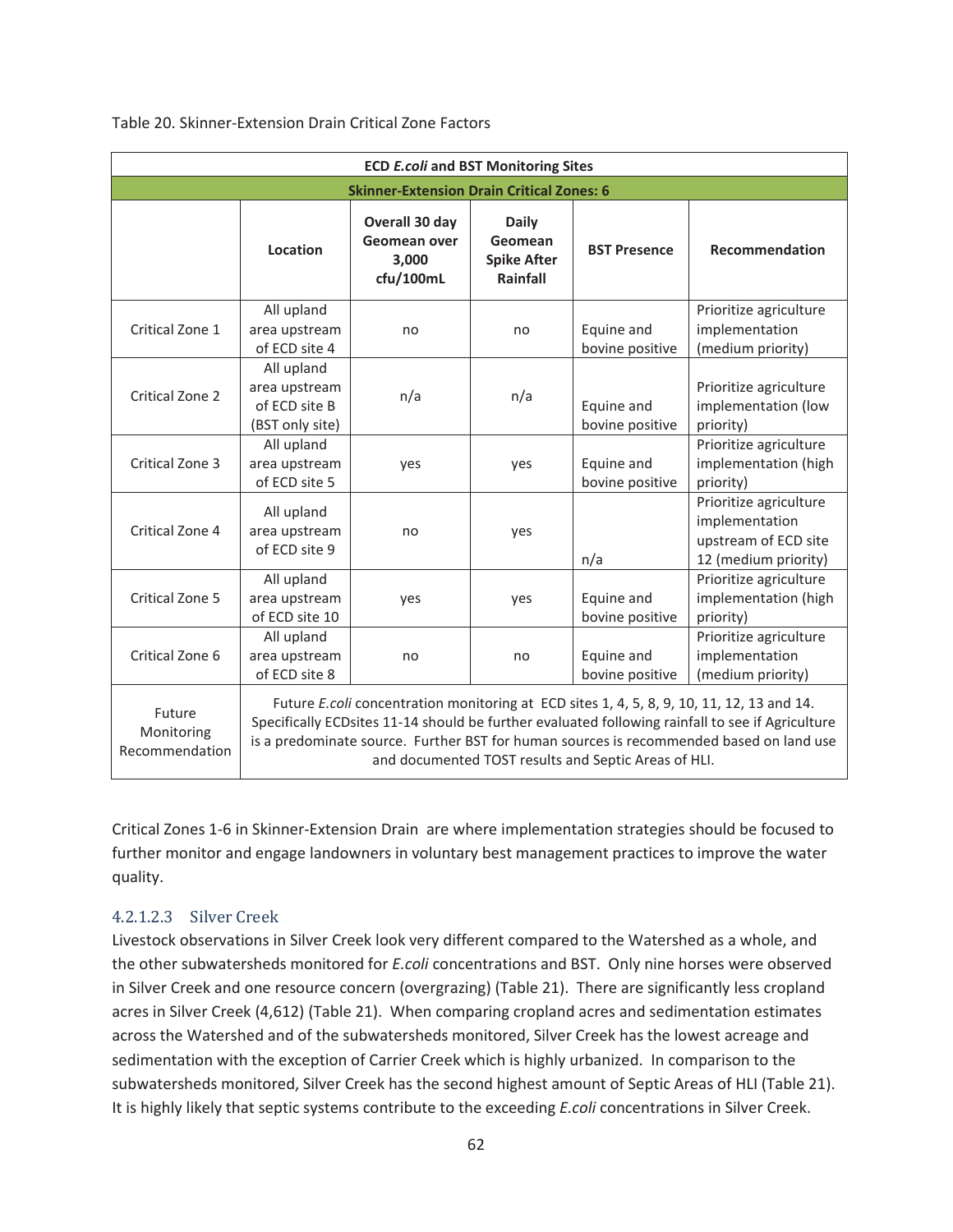| <b>Subwatershed: Silver Creek</b>                 |                          |  |
|---------------------------------------------------|--------------------------|--|
| 2012 Inventory                                    | <b>Results</b>           |  |
| <b>Horses</b>                                     | 9                        |  |
| <b>Beef Cattle</b>                                | 0                        |  |
| <b>Dairy Cattle</b>                               | 0                        |  |
| <b>Other Livestock</b>                            | 0                        |  |
| Livestock Density (#/sq. mi.)                     | 0.38                     |  |
| Livestock Farms Near Waterway (200 ft)            | $\overline{\phantom{a}}$ |  |
| <b>Resource Concern Observations (# of sites)</b> | Overgrazed-1             |  |
| <b>Tillage Practices</b>                          | NT-50%, RT-0%, CT-50%    |  |
| Sedimentation (tons/ac/yr)                        | .027                     |  |
| <b>Cropland Acres</b>                             | 4,612                    |  |
| <b>Septic Areas of HLI</b>                        | 64                       |  |

Table 21. Silver Creek 2012 Inventory Collection Summary

#### *4.2.1.2.3.1 Silver Creek Critical Zones Linked to Monitoring*

Currently, 29 miles of the subwatershed is listed as impaired for failing to meet the TBC designated use and 110 acres are listed as impaired for failing to meet the TBC and PBC designated uses due to *E.coli* (*MDEQ TMDL for E.coli in Portions of Red Cedar River and Grand River Watersheds*). As discussed in Chapter 3, Silver Creek subwatershed is the second highest for TBC (94%) and PBC (67%). Despite the significantly low population of livestock and resource concerns observed in Silver Creek, BST results indicate a positive presence of bovine and equine sources (Table 22). It unclear as to why a presence of bovine was found in Silver Creek unless there is a potential contribution from manure application or cattle were unobservable from the road during the agricultural practice survey. Septic systems are likely a significant contributor given the number of septic areas of HLI reported (64) and the presence of human sources at ECD site 3 (Table 22).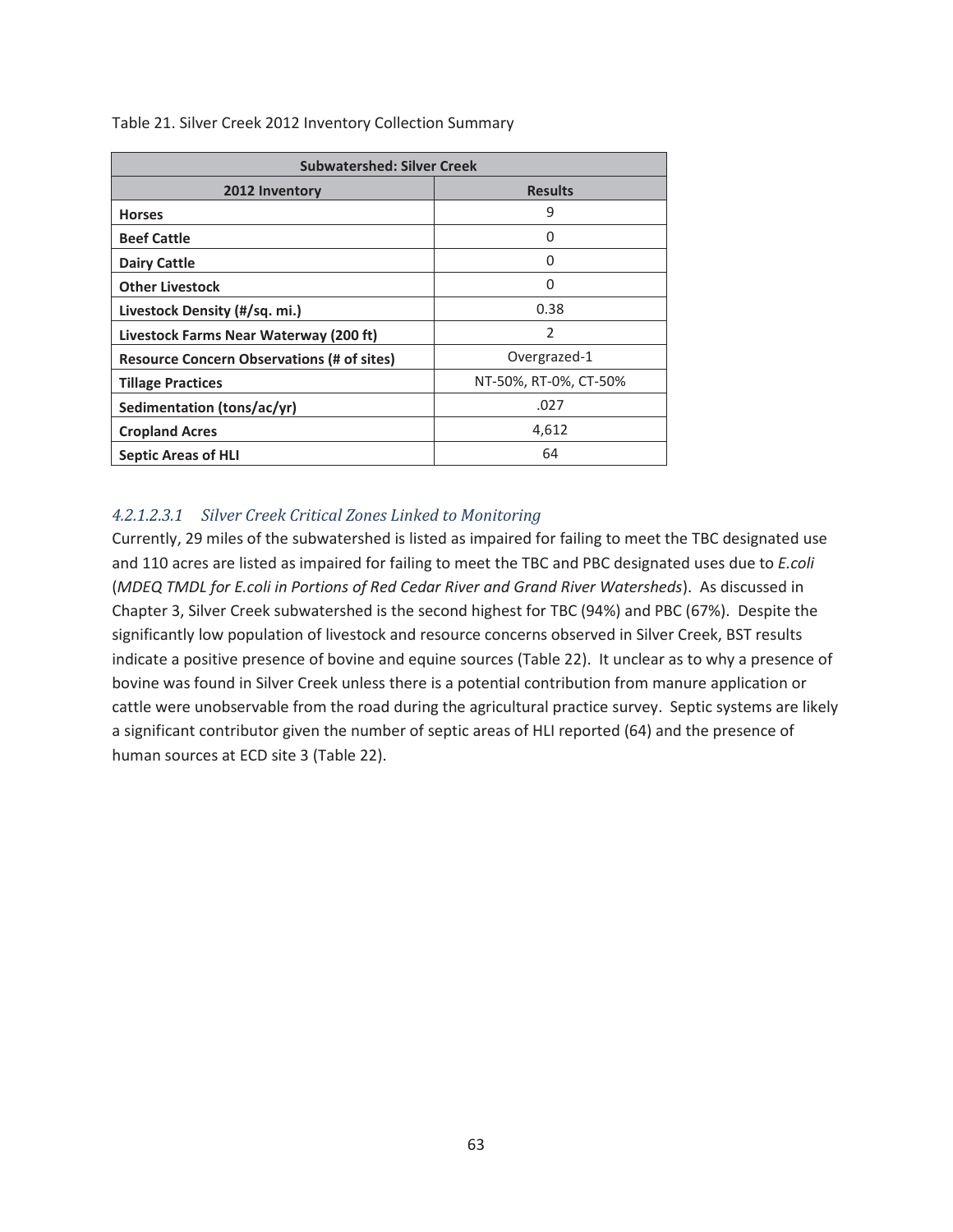Table 22. Silver Creek Critical Zone Factors Table 22. Silver Creek Critical Zone Factors

|                                     |                                                 |                                                                    | ECD E.coli and BST Monitoring Sites                      |                                                                  |                                                                                                                                                                                                                                                                                                                                                                                  |
|-------------------------------------|-------------------------------------------------|--------------------------------------------------------------------|----------------------------------------------------------|------------------------------------------------------------------|----------------------------------------------------------------------------------------------------------------------------------------------------------------------------------------------------------------------------------------------------------------------------------------------------------------------------------------------------------------------------------|
|                                     |                                                 |                                                                    | Silver Creek Critical Zones: 2                           |                                                                  |                                                                                                                                                                                                                                                                                                                                                                                  |
|                                     | Location                                        | cfu/100mL<br><b>nean over</b><br>Overall 30 day<br>Geom<br>3,000 c | Spike After Rainfall<br>Daily Geomean                    | <b>BST Presence</b>                                              | Recommendation                                                                                                                                                                                                                                                                                                                                                                   |
| Critical Zone 1                     | upstream of<br>ECD site 2<br>All upland<br>area | yes: ECD site 20                                                   | yes: ECD site 2, 20,<br>and 21                           | bovine positive<br>Equine and                                    | population upstream so land application of manure<br>Prioritize agriculture implementation. Agricultural<br>Practices Survey does not show a large livestock<br>should be investigated. (high priority)                                                                                                                                                                          |
| Critical Zone 2                     | upstream of<br>All upland<br>ECD site 3<br>area | OU                                                                 | yes                                                      | Human positive<br>bovine positive<br>at ECD site 3<br>Equine and | Prioritize further research and implementation on<br>presence found at ECD site 3 in 2014. (medium<br>septics/homes upstream of ECD site 3. Through<br>Initiative, ECD has been awarded a grant to use<br>funding provided by the MDEQ Clean Michigan<br>Prioritize agriculture implementation (medium<br>Environmental K9 Services to track the human<br>priority)<br>priority) |
| Future Monitoring<br>Recommendation |                                                 |                                                                    | use and documented TOST results and Septic Areas of HLI. |                                                                  | Future E.coli concentration monitoring at ECD sites 2, 3, 20 and 21. Further BST for human sources recommended based on land                                                                                                                                                                                                                                                     |

Critical Zones 1 and 2 in Silver Creek are where implementation strategies should be focused to further monitor and engage landowners in Critical Zones 1 and 2 in Silver Creek are where implementation strategies should be focused to further monitor and engage landowners in voluntary best management practices to improve the water quality. voluntary best management practices to improve the water quality.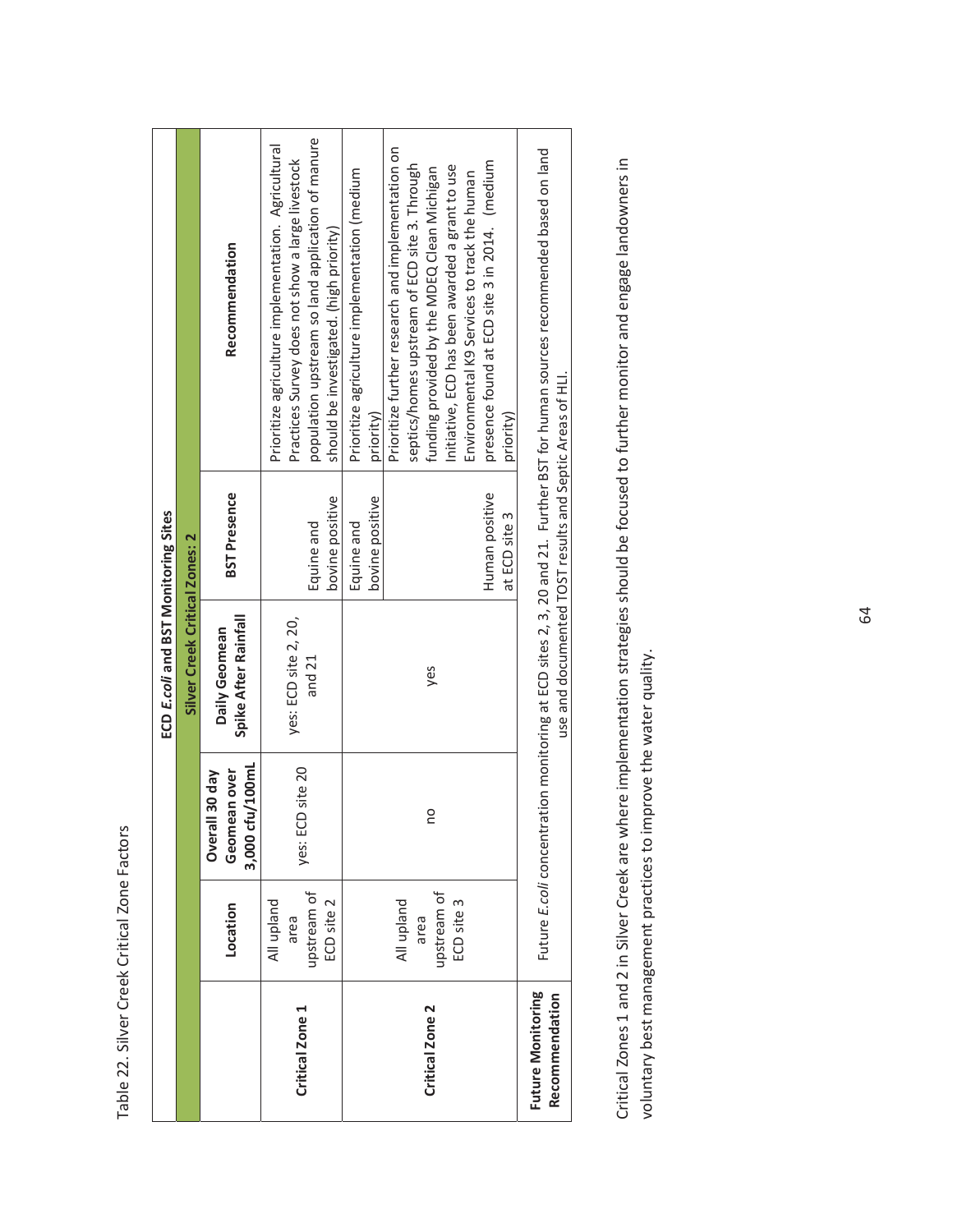### 4.2.1.2.4 Sandstone Creek

Sandstone Creek has the highest livestock density (20.77/sq. mi.) of the Watershed (Table 23). Only one resource concern (direct access to surface water) was observed (Table 23). Given the high livestock density it would have been expected to observe a higher number of resource concerns or observations near waterways (3) (Table 23). Of the subwatersheds that were not monitored for *E.coli* concentrations or BST, Sandstone Creek has the highest number of septic areas of HLI (81) (Table 23). Sandstone Creek also has the second highest percentage of conventional tillage (70%) observed (Table 23).

Future data collection on *E.coli* concentration is recommended in this subwatershed to track the impact of livestock and human sources. *E.coli* data collection will also allow for the creation of critical zones based on monitoring in this subwatershed.

| <b>Subwatershed: Sandstone Creek</b>              |                          |  |
|---------------------------------------------------|--------------------------|--|
| 2012 Inventory                                    | <b>Results</b>           |  |
| <b>Horses</b>                                     | 180                      |  |
| <b>Beef Cattle</b>                                | 143                      |  |
| <b>Dairy Cattle</b>                               | O                        |  |
| <b>Other Livestock</b>                            | 6                        |  |
| Livestock Density (#/sq. mi.)                     | 20.77                    |  |
| Livestock Farms Near Waterway (200 ft)            | 3                        |  |
| <b>Resource Concern Observations (# of sites)</b> | Direct Access-1          |  |
| <b>Tillage Practices</b>                          | NT- 25%, RT- 5%, CT- 70% |  |
| Sedimentation (tons/ac/yr)                        | .059                     |  |
| <b>Cropland Acres</b>                             | 9,068                    |  |
| <b>Septic Areas of HLI</b>                        | 81                       |  |

Table 23. Sandstone Creek 2012 Inventory Collection Summary

# 4.2.1.2.5 Frayer Creek

Frayer Creek has the second highest livestock density (17.1/sq. mi.) of the Watershed (Table 24). Of the subwatersheds that were not monitored for *E.coli* concentrations or BST, Frayer Creek has the highest number of resource concern observations (3) (Table 24). Direct access to surface water was observed at two sites and overgrazing was observed at one site. Frayer Creek has the second highest cropland acreage (12,414) of the subwatersheds not monitored (Table 24). When comparing across the Watershed and with the subwatersheds monitored, Frayer Creek has a significantly lower number of septic areas of HLI (7) (Table 24).

Future data collection on *E.coli* concentration is recommended in this subwatershed to track the impact of livestock and human sources.Given the information at hand, if *E.*coli levels are exceeding the WQS, it would be expected to be more likely a contribution of agricultural sources than human. E*.coli* data collection will also allow for the creation of critical zones based on monitoring in this subwatershed.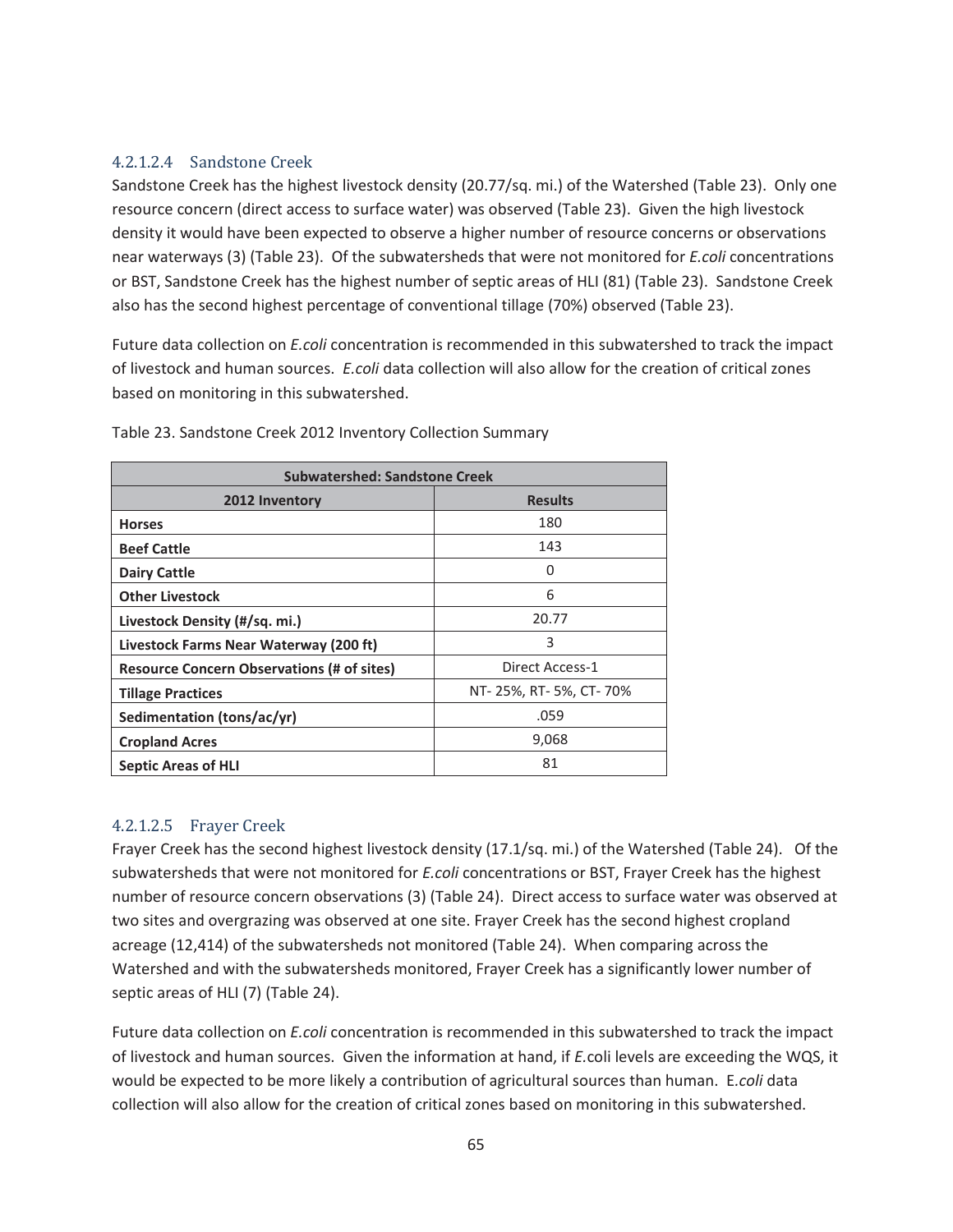| <b>Subwatershed: Frayer Creek</b>                 |                               |  |
|---------------------------------------------------|-------------------------------|--|
| 2012 Inventory                                    | <b>Results</b>                |  |
| <b>Horses</b>                                     | 29                            |  |
| <b>Beef Cattle</b>                                | 77                            |  |
| <b>Dairy Cattle</b>                               | 0                             |  |
| <b>Other Livestock</b>                            | 48                            |  |
| Livestock Density (#/sq. mi.)                     | 17.1                          |  |
| Livestock Farms Near Waterway (200 ft)            | $\mathfrak{p}$                |  |
| <b>Resource Concern Observations (# of sites)</b> | Direct Access-2, Overgrazed-1 |  |
| <b>Tillage Practices</b>                          | NT-22.5%, RT-22.5%, CT-55%    |  |
| Sedimentation (tons/ac/yr)                        | .070                          |  |
| <b>Cropland Acres</b>                             | 12,414                        |  |
| <b>Septic Areas of HLI</b>                        |                               |  |

Table 24. Frayer Creek 2012 Inventory Collection Summary

### 4.2.1.2.6 Cryderman Lake Drain

Cryderman Lake Drain has the second highest acreage (14,860) of the Watershed (Table 25). Of the subwatersheds that were not monitored for *E.coli* concentrations or BST, Cryderman Lake Drain has the highest cropland acreage. Cryderman Lake Drain has the third highest livestock density (12.92) of the Watershed (Table 25). Across the Watershed, Cryderman Lake Drain has the highest number of livestock observations near a waterway (13), yet only one resource concern was noted (direct access) (Table 25). When assessing the potential for sources outside of livestock for the subwatersheds lacking *E.coli* and BST monitoring, Cryderman Lake Drain, has the third highest number of septic areas of HLI and sedimentation estimate (.077 tons/ac/yr) (Table 25).

Future data collection on *E.coli* concentration is recommended in this subwatershed to track the impact of livestock and human sources.Given the information at hand, if *E.*coli levels are exceeding the WQS, it would be expected to be a mixture of agricultural and human sources. E*.coli* data collection will also allow for the creation of critical zones based on monitoring in this subwatershed.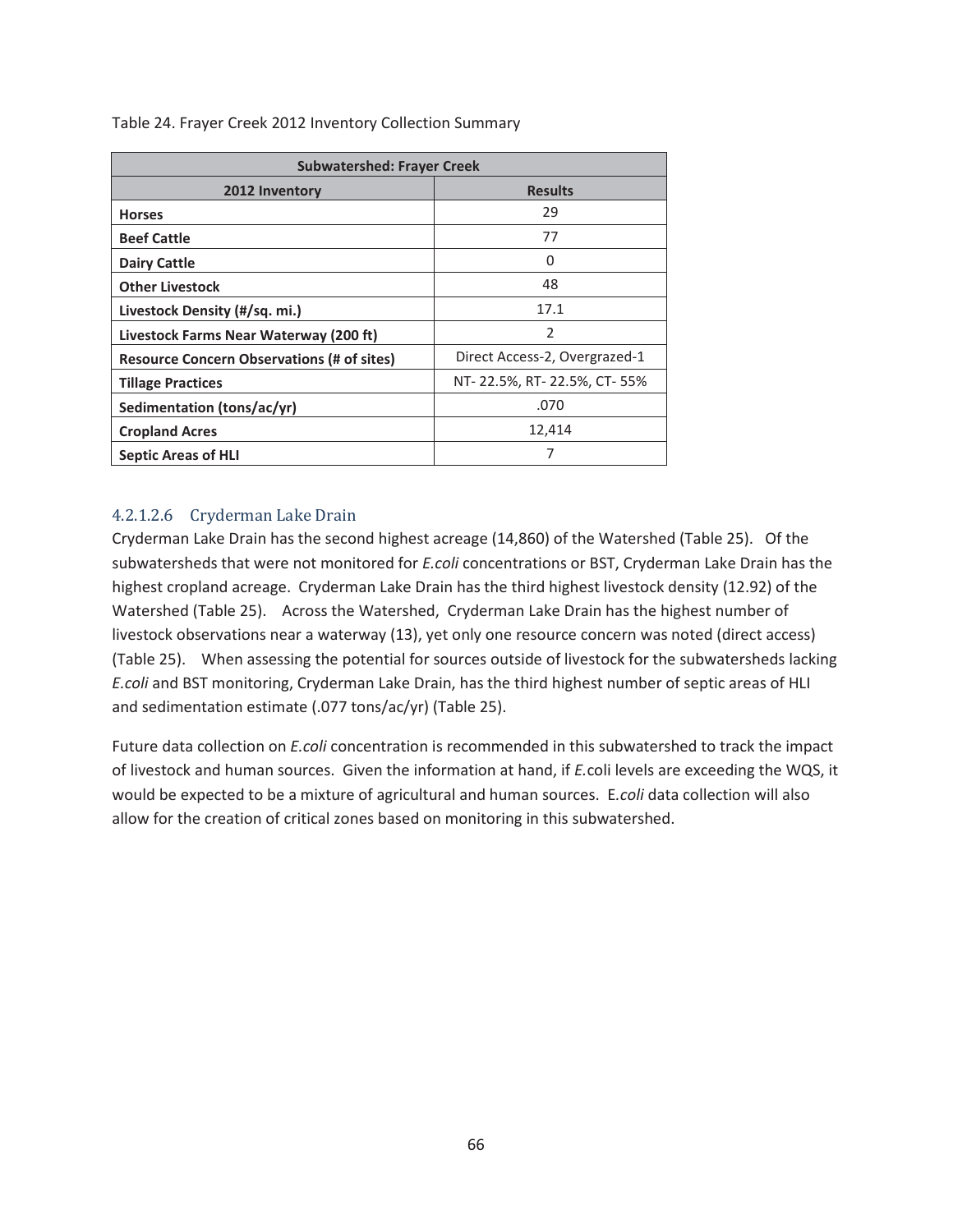| Subwatershed: Cryderman Lake Drain                |                            |  |
|---------------------------------------------------|----------------------------|--|
| 2012 Inventory                                    | <b>Results</b>             |  |
| <b>Horses</b>                                     | 28                         |  |
| <b>Beef Cattle</b>                                | 391                        |  |
| <b>Dairy Cattle</b>                               | 165                        |  |
| <b>Other Livestock</b>                            | 6                          |  |
| Livestock Density (#/sq. mi.)                     | 12.92                      |  |
| Livestock Farms Near Waterway (200 ft)            | 13                         |  |
| <b>Resource Concern Observations (# of sites)</b> | Direct Access-1            |  |
| <b>Tillage Practices</b>                          | NT-25%, RT-12.5%, CT-62.5% |  |
| Sedimentation (tons/ac/yr)                        | .077                       |  |
| <b>Cropland Acres</b>                             | 14,860                     |  |
| <b>Septic Areas of HLI</b>                        | 66                         |  |

Table 25. Cryderman Lake Drain 2012 Inventory Collection Summary

### 4.2.1.2.7 Winchell and Union Drain

Winchell and Union Drain has the highest percentage of conservation tillage (no till and reduced till) (80) of the Watershed (Table 26). Considering the livestock density (5.605) and the number of livestock observations near a waterway (9), it would have been expected to observe at least one resource concern in Winchell Union Drain; however, this was not the case (Table 26). In fact, across the Watershed, Winchell Union Drain was the only subwatershed to have no resource concerns of note (Table 26). Of the subwatersheds that were not monitored for *E.coli* concentrations or BST, Winchell Union Drain had the highest sedimentation estimate (.086 tons/ac/yr) and the third lowest number of septic areas of HLI (22) (Table 26). This subwatershed also ranked as the third lowest in number of septic areas of HLI when comparing the entire Watershed.

Future data collection on *E.coli* concentration is recommended in this subwatershed to track the impact of livestock and human sources.Given the information at hand, if *E.*coli levels are exceeding the WQS, it would be expected to be a mixture of agricultural and human sources. E*.coli* data collection will also allow for the creation of critical zones based on monitoring in this subwatershed.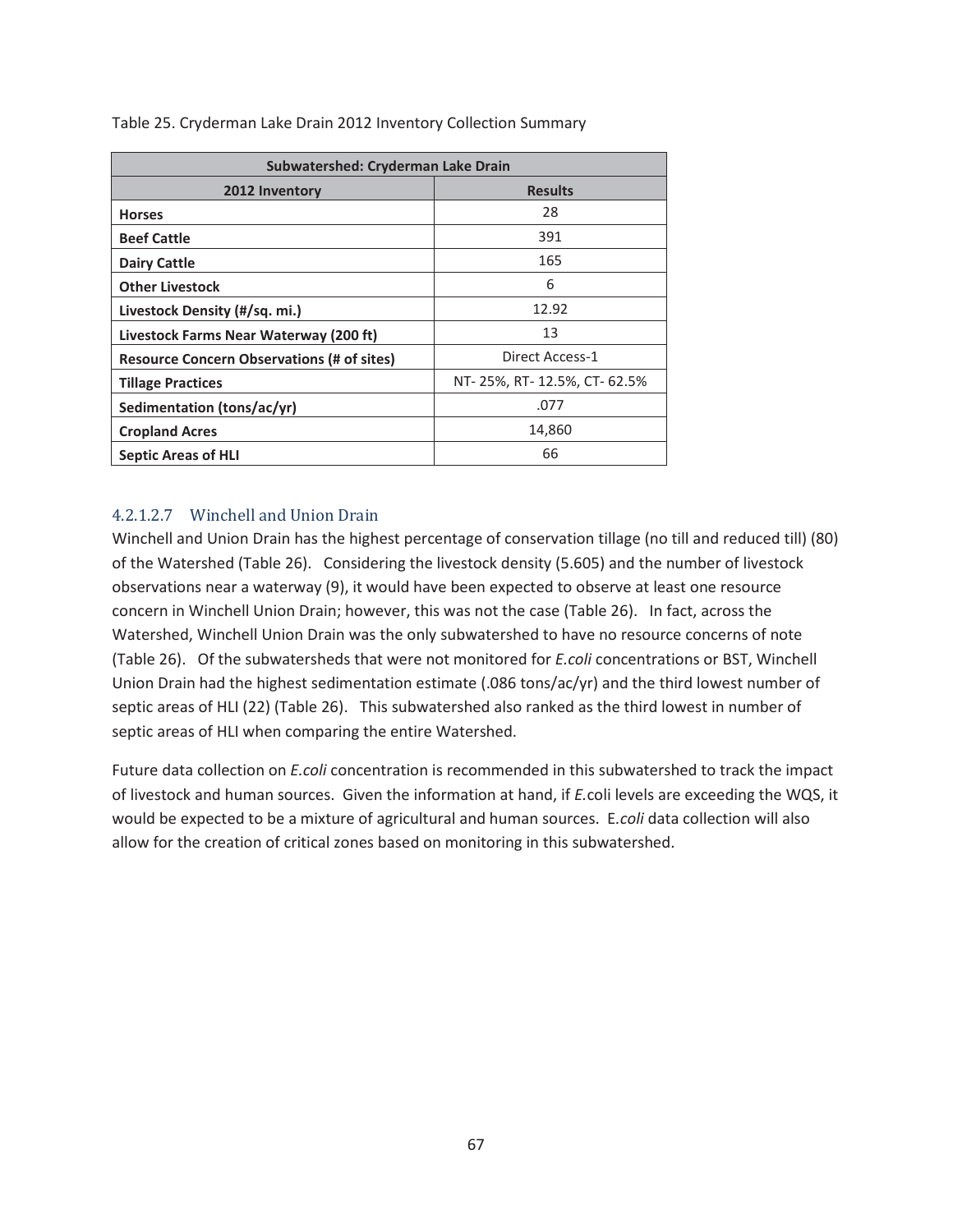| <b>Subwatershed: Winchell and Union Drain</b>     |                              |  |
|---------------------------------------------------|------------------------------|--|
| 2012 Inventory                                    | <b>Results</b>               |  |
| <b>Horses</b>                                     | 50                           |  |
| <b>Beef Cattle</b>                                | 168                          |  |
| <b>Dairy Cattle</b>                               | 150                          |  |
| <b>Other Livestock</b>                            | 2                            |  |
| Livestock Density (#/sq. mi.)                     | 5.605                        |  |
| Livestock Farms Near Waterway (200 ft)            | 9                            |  |
| <b>Resource Concern Observations (# of sites)</b> | No resource concerns of note |  |
| <b>Tillage Practices</b>                          | NT-50%, RT-30%, CT-20%       |  |
| Sedimentation (tons/ac/yr)                        | .086                         |  |
| <b>Cropland Acres</b>                             | 9,130                        |  |
| <b>Septic Areas of HLI</b>                        | 22                           |  |

Table 26. Winchell and Union Drain 2012 Inventory Collection Summary

### 4.2.1.2.8 Sebewa Creek

Sebewa Creek has the lowest percentage of conservation tillage (no till and reduced till) (25) of the Watershed (Table 27). Interestingly, Sebewa Creek has the second highest number of livestock observations near a waterway (11) of the Watershed and three resource concerns were noted due to direct access (Table 27). Of the subwatersheds that were not monitored for *E.coli* concentrations or BST, Sebewa Creek has the second lowest number of septic areas of HLI (19) (this is also true when comparing the entire Watershed) and the second highest sedimentation estimate (.085 tons/ac/yr) (Table 27).

Future data collection on *E.coli* concentration is recommended in this subwatershed to track the impact of livestock and human sources.Given the information at hand, if *E.*coli levels are exceeding the WQS, it would be expected to be a mixture of agricultural and human sources. E*.coli* data collection will also allow for the creation of critical zones based on monitoring in this subwatershed.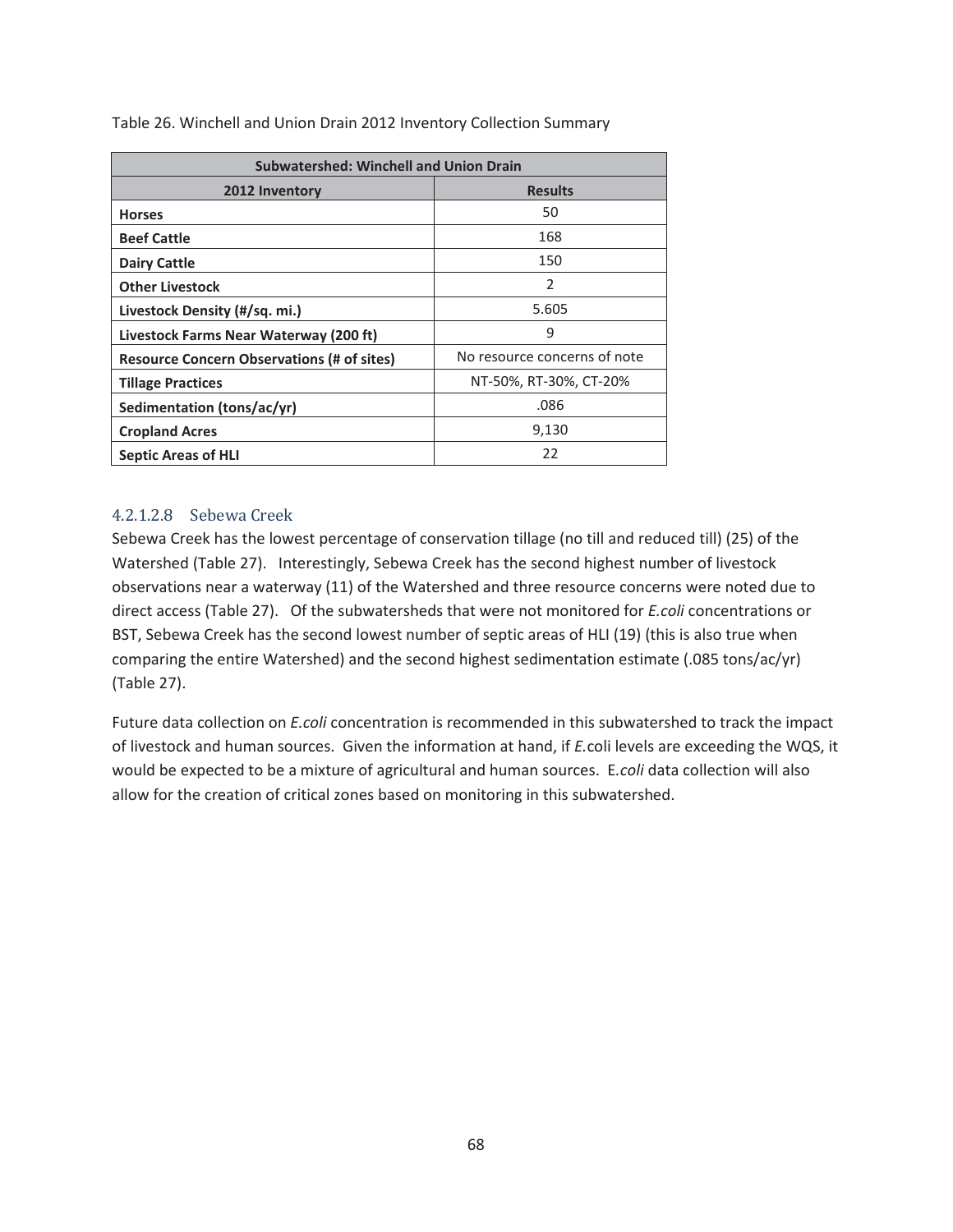| Subwatershed: Sebewa Creek                        |                          |  |
|---------------------------------------------------|--------------------------|--|
| 2012 Inventory                                    | <b>Results</b>           |  |
| <b>Horses</b>                                     | 41                       |  |
| <b>Beef Cattle</b>                                | 111                      |  |
| <b>Dairy Cattle</b>                               | O                        |  |
| <b>Other Livestock</b>                            | 16                       |  |
| Livestock Density (#/sq. mi.)                     | 7.615                    |  |
| Livestock Farms Near Waterway (200 ft)            | 11                       |  |
| <b>Resource Concern Observations (# of sites)</b> | Direct Access-3          |  |
| <b>Tillage Practices</b>                          | NT- 25%, RT- 0%, CT- 75% |  |
| Sedimentation (tons/ac/yr)                        | .085                     |  |
| <b>Cropland Acres</b>                             | 11,192                   |  |
| <b>Septic Areas of HLI</b>                        | 19                       |  |

Table 27. Sebewa Creek 2012 Inventory Collection Summary

### 4.2.1.2.9 Carrier Creek

Carrier Creek is a highly urbanized subwatershed which is why; it has the lowest cropland acres (3,580) of the Watershed (Table 28). The agricultural practice survey and tillage estimates were not conducted in this subwatershed due to the land use. The highly urban nature of Carrier Creek is also why it has the lowest sedimentation estimate (.013 tons/ac/yr) of the Watershed (Table 28). The HIT Model focuses on agricultural land use to generate the sedimentation estimate. Carrier Creek does have the third highest septic areas of HLI (75) of the Watershed (Table 28).

As discussed in Chapter 3, the Red Cedar makes up roughly 31% of the flow in the Grand River and is therefore a significant contributor of *E. coli* to the Middle Grand River Watershed (*MDEQ TMDL for E.coli in Portions of Red Cedar River and Grand River Watersheds*). This is significant for Carrier Creek because the confluence of the Red Cedar and the Grand River comes together in this subwatershed. Currently, 10 miles of the subwatershed is listed as impaired for failing to meet the TBC and PBC designated uses due to *E.coli* (*MDEQ TMDL for E.coli in Portions of Red Cedar River and Grand River Watersheds*). The Carrier Creek subwatershed is also listed as impaired (8.67 miles) for failing to meet the warmwater fishery and other indigenous aquatic life and wildlife designated uses due to TSS (*Draft: MDEQ TMDL for Dissolved Oxygen in the Grand River, Red Cedar River and Tributaries)*.

Based on the land use of Carrier Creek, future data collection on *E.coli* concentration is recommended to track the impact of canine and human sources.Given the urban land use and human population size, exceeding *E.*coli levels, would be expected to be more likely connected with human sources and potentially canine sources. E*.coli* data collection will also allow for the creation of critical zones based on monitoring in this subwatershed.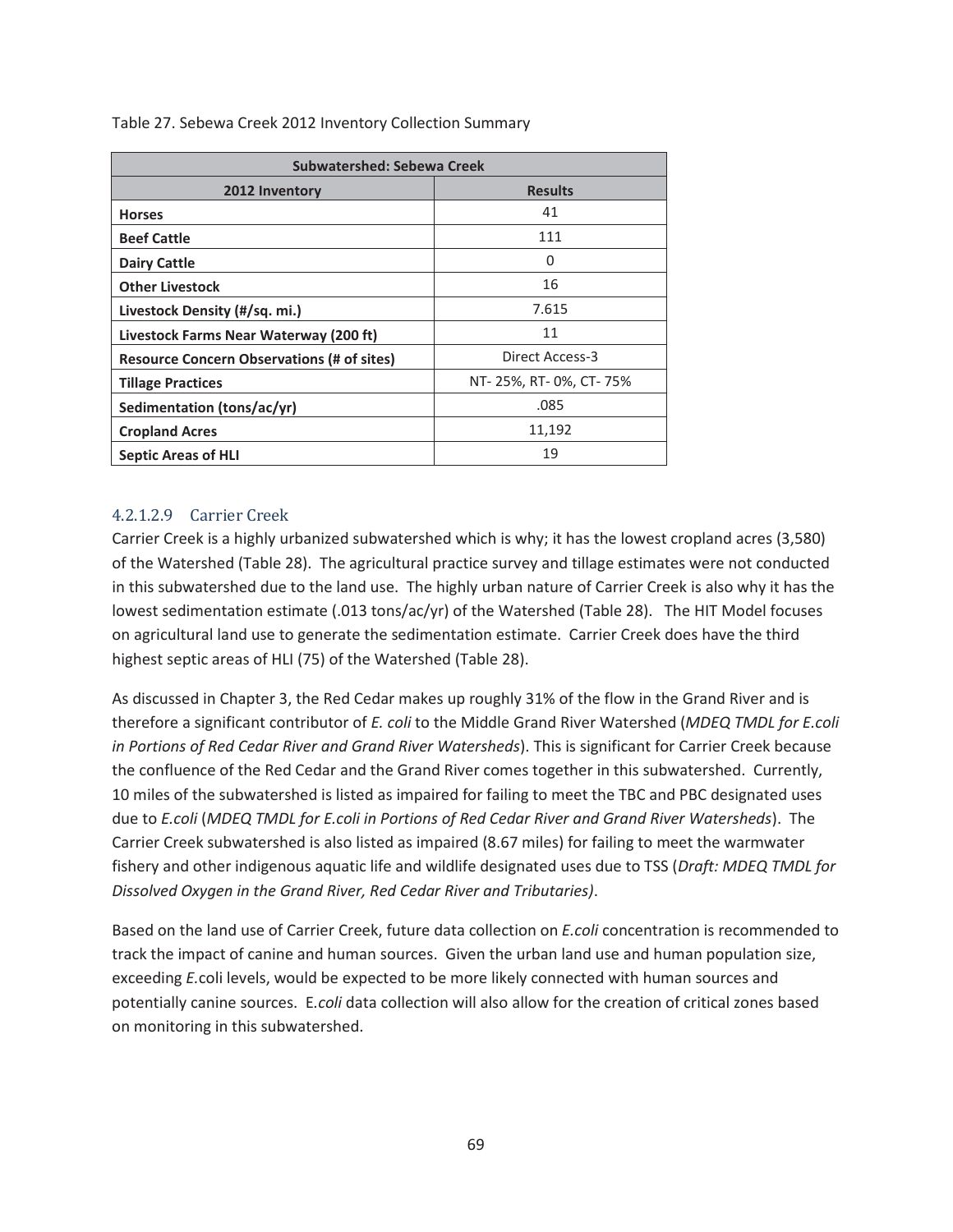| <b>Subwatershed: Carrier Creek</b>                |                |
|---------------------------------------------------|----------------|
| 2012 Inventory                                    | <b>Results</b> |
| <b>Horses</b>                                     | no data        |
| <b>Beef Cattle</b>                                | no data        |
| <b>Dairy Cattle</b>                               | no data        |
| <b>Other Livestock</b>                            | no data        |
| Livestock Density (#/sq. mi.)                     | no data        |
| Livestock Farms Near Waterway (200 ft)            | no data        |
| <b>Resource Concern Observations (# of sites)</b> | no data        |
| <b>Tillage Practices</b>                          | no data        |
| Sedimentation (tons/ac/yr)                        | .013           |
| <b>Cropland Acres</b>                             | 3,580          |
| <b>Septic Areas of HLI</b>                        | 75             |

Table 28. Carrier Creek 2012 Inventory Collection Summary

#### **4.2.2 Primary Pollutant Watershed Summary**

Based on the data, the executive committee ranked Agriculture sources as highest priority, followed by human, and then other (pet, wildlife). Agriculture sources (bovine and equine) were found at all 10 sites tested (one site had low concentration and was not processed at lab per QAPP). Human sources were found at two of the 11 sites. Based on this information, the executive committee feels that the most impact will be made by addressing agricultural sources. **Both** human and agricultural sources of E.coli are a threat to human health. While the committee recognizes the human sewage public health risk, the data showed a much higher prevalence of agricultural sources.

#### *4.2.2.1 Agriculture*

#### *Livestock Sources*

Livestock are a direct source of *E. coli*. As determined by our Agricultural Practices Survey, a majority of the farms are considered small livestock farming operations (having less than or equal to 100 head of livestock) with multiple species (Figure 16). For dairy farms, there were a total of seven farms, with an average of 71 head of cattle. Sixty farms had beef cattle, with an average of 18 head per farm. There were 114 farms with horses that averaged four horses per site. Other livestock populations in this Watershed consist of chickens (11), goats (25), sheep (89), alpacas (14), donkey (1) and pigs (2). The Watershed had a mix of feeding lots and open pasture, with many farms having both present on site. Throughout the Watershed, there were 42 feeding/holding areas, 84 pasture/grazing areas, and 48 sites that had both lots and pasture present.

Agriculture practice survey data collected in the non-TMDL reaches (Cryderman Lake Drain, Winchell Union Drain, Sandstone Creek, Sebewa Creek and Frayer Creek subwatersheds) documented the highest density of livestock of the Watershed and are a potential source of *E.coli*.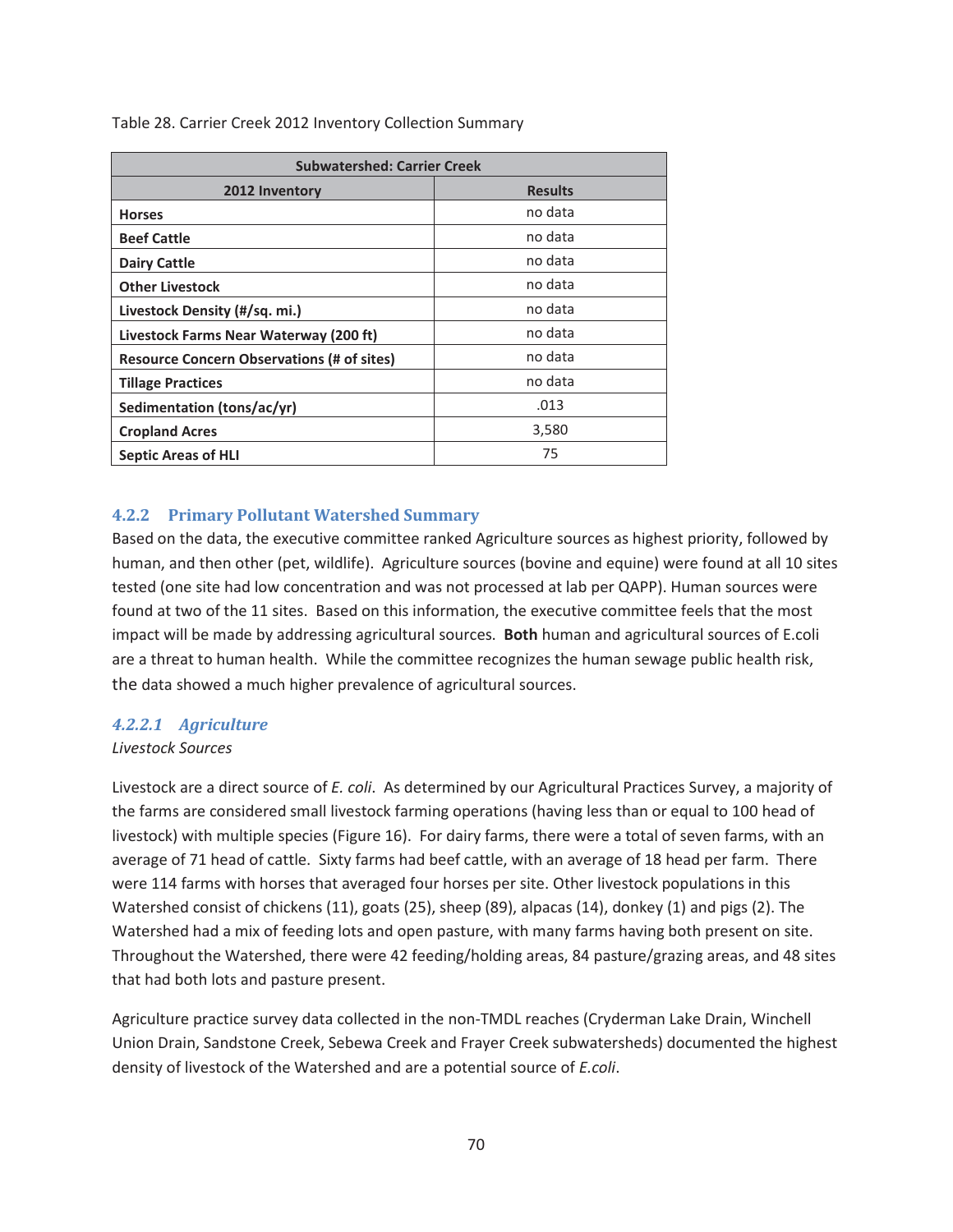#### *Livestock Causes*

Known pollutant causes found through the Watershed inventory include, poor pasture management, livestock access to surface water, overland runoff and/or setbacks at holding facilities and improper manure management and storage.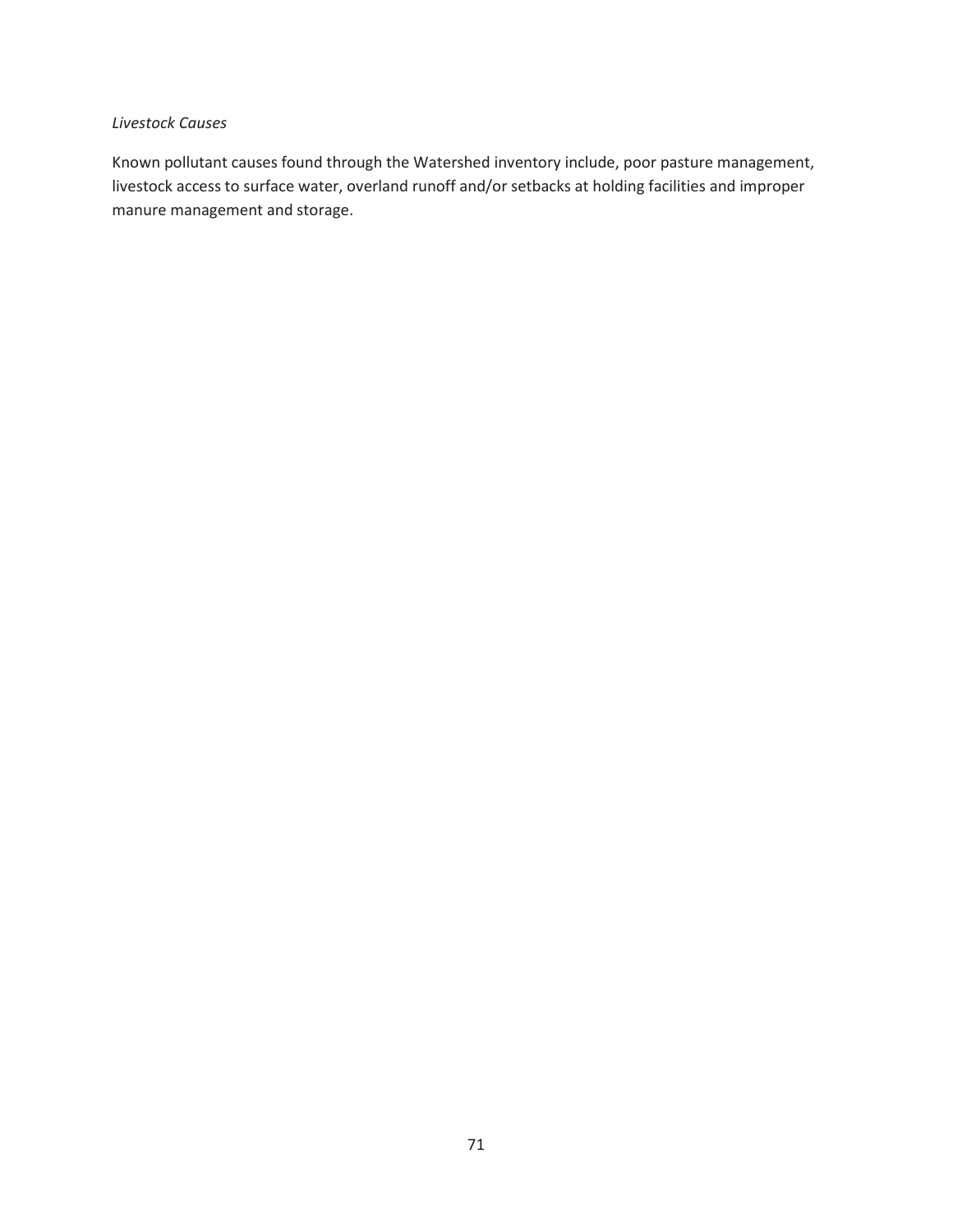Figure 16. Livestock Observed in the Watershed Figure 16. Livestock Observed in the Watershed

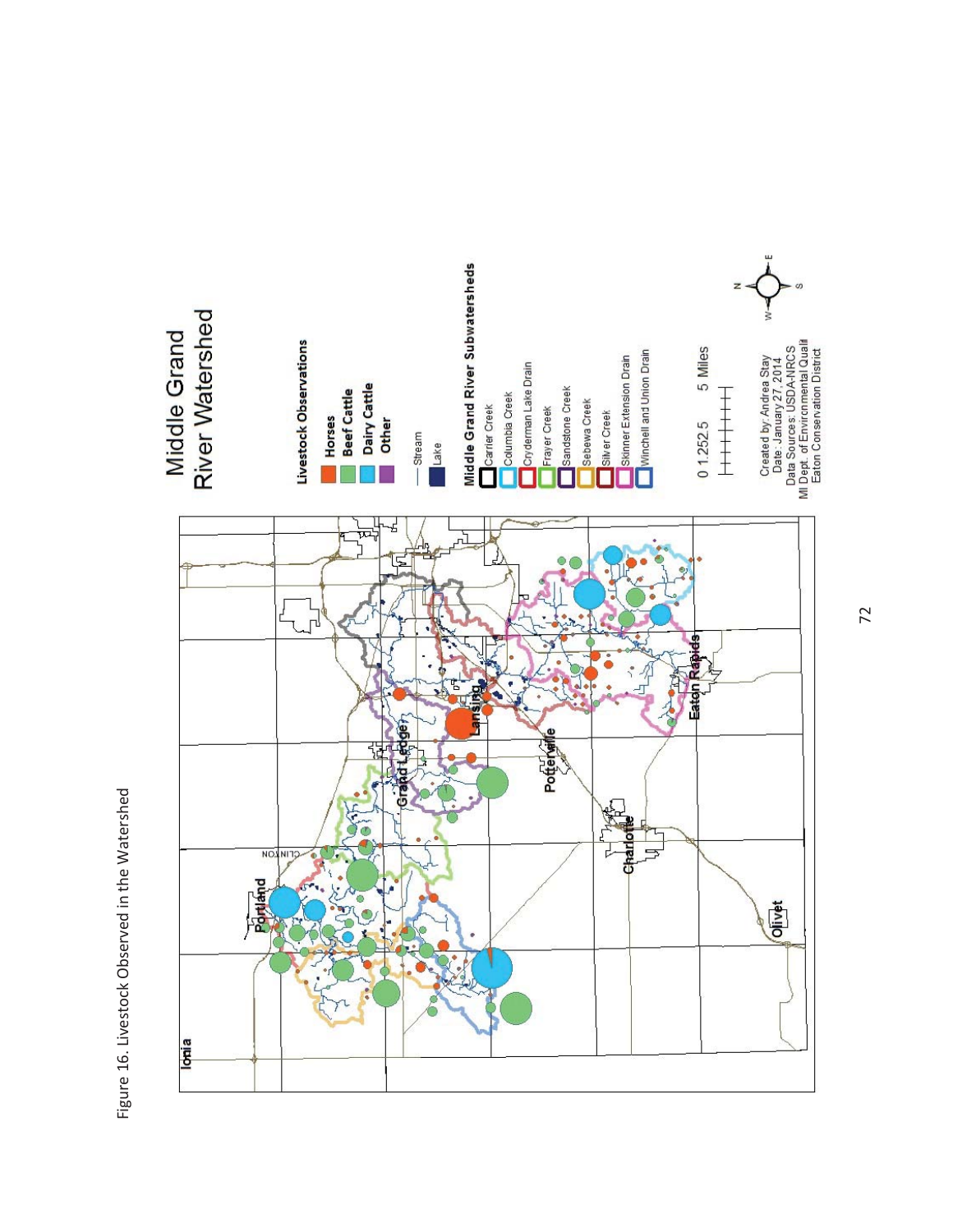#### *Cropland Sources (where manure is applied)*

There are 90,681 acres of cropland in the Watershed. In addition to livestock operations as a source of *E.coli*, manure and biosolid application to crop fields is an additional potential source.

As of 2013, Natural Resource Conservation Services field offices in the Watershed have seen a rising trend in farming operations purchasing poultry (chicken and turkey) manure from sources outside of the Watershed and applying to fields. The extent and impact of this source is currently unknown and further investigation is recommended.

### *Cropland Causes (where manure is applied)*

Artificial drainage such as farm tiles can accelerate the transfer of nutrients and *E. coli* into the surface water and are a potential pollutant cause. Tillage practices such as conventional till can lead to increased runoff. Given the agricultural practice survey findings, tillage practices are a suspected pollutant cause. Other potential pollutant causes include; overland runoff, incorporation of the manure, rate at which manure is applied, and type of livestock that the manure is coming from.

#### *4.2.2.2 Human*

#### *Septic System Sources*

The collected monitoring data and supporting information provided by partners indicate that septic systems are a source of *E.coli*. Source tracking results identified two of the ten sites with a presence of human sewage. Based on dry weather *E.*coli results, soil types, and age of homes, it is likely that septic systems are contributing higher levels than currently documented. The Septic System Failure Case Study and the Time of Sale or Transfer Program results further support the identification of failing septic systems as a source.

#### *Septic System Causes*

Potential pollutant causes attributed to septic systems include; improper maintenance, failing system, and lack of system.

#### *4.2.2.3 Other Sources to Consider Pet Waste*

Pet waste was identified as having a potential impact. Especially in more densely populated areas with higher connectivity to surface water through storm drains.

According to the American Veterinary Medical Association Pet Ownership Calculator, in the Watershed there are approximately 29,365 dogs and 18,353 dog owning households. The Food and Drug Administration estimates dogs produce .75 pounds of waste per day. Using both calculations it can be estimated that 22,023.75 pounds of dog waste are produced each day and over 8 million pounds of waste per year in the Watershed.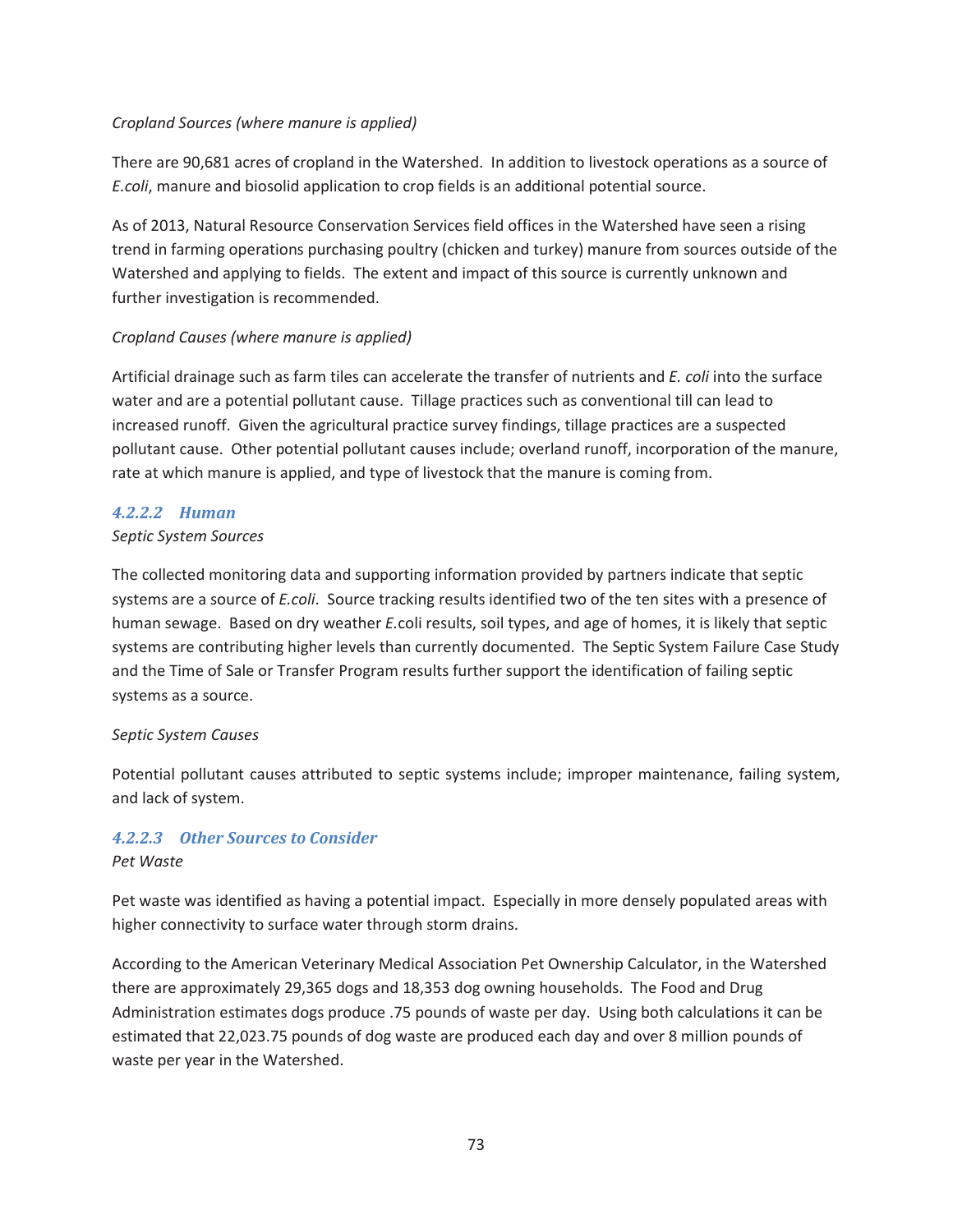Bacterial source tracking did not include pet sources during data collection. They are indicated as a potential source until monitoring data or inspections can verify if they are a source of pollutant.

### *Pet Waste Causes*

Suspected pollutant cause attributed to pet waste is failing to dispose of waste properly.

### *Wildlife*

Wildlife prevalence was not surveyed or used as a bacterial source indicator during data collection. Steering committee partners did not identify wildlife as a priority source during the inventory process. Strategies to reduce wildlife input are limited in scope and practice.

### *Wildlife Causes*

Potential pollutant causes attributed to wildlife include; overpopulation and access to surface water.

# **4.3 Secondary Pollutants**

The data collected by MDEQ during the development of the TMDLs (Biota and DO) and the biological surveys revealed that sediment and low DO are impairing water quality within certain areas of the Watershed. Sediment has been found to be impacting Carrier Creek subwatershed, Sebewa Creek and Picket Drain. Low DO has been found to be impacting Carrier Creek subwatershed.

Macroinvertebrate data collected by ECD found evidence of sedimentation in Columbia Creek, Skinner Extension Drain, Sandstone, Cryderman Lake Drain and Winchell Union Drain subwatersheds. Results from the HIT model indicate high sedimentation rates in all subwatersheds except for Carrier Creek and Silver Creek.

Total suspended solids were identified in the DO TMDL as the major cause of low DO. Potential sources identified in support of the TMDLs include: construction, cropland, livestock, streambanks, rill and gully erosion, septic systems, stormwater, petwaste and fertilizers. Potential causes attributed to each source were also identified in support of the TMDLs.

# x *Construction*

Potential causes related to sediment and DO are lack of silt fencing and/or management practices in place, bare soil and/or sparse vegetation after completion of a project and lack of low development practices in place.

# **•** *Cropland*

Tillage practices, lack of buffers and drainage network are potential causes related to sediment.

# **•** Livestock

Uncontrolled livestock access and lack of buffer and/or setbacks at holding facilities are potential causes related to sediment.

# x *Streambanks*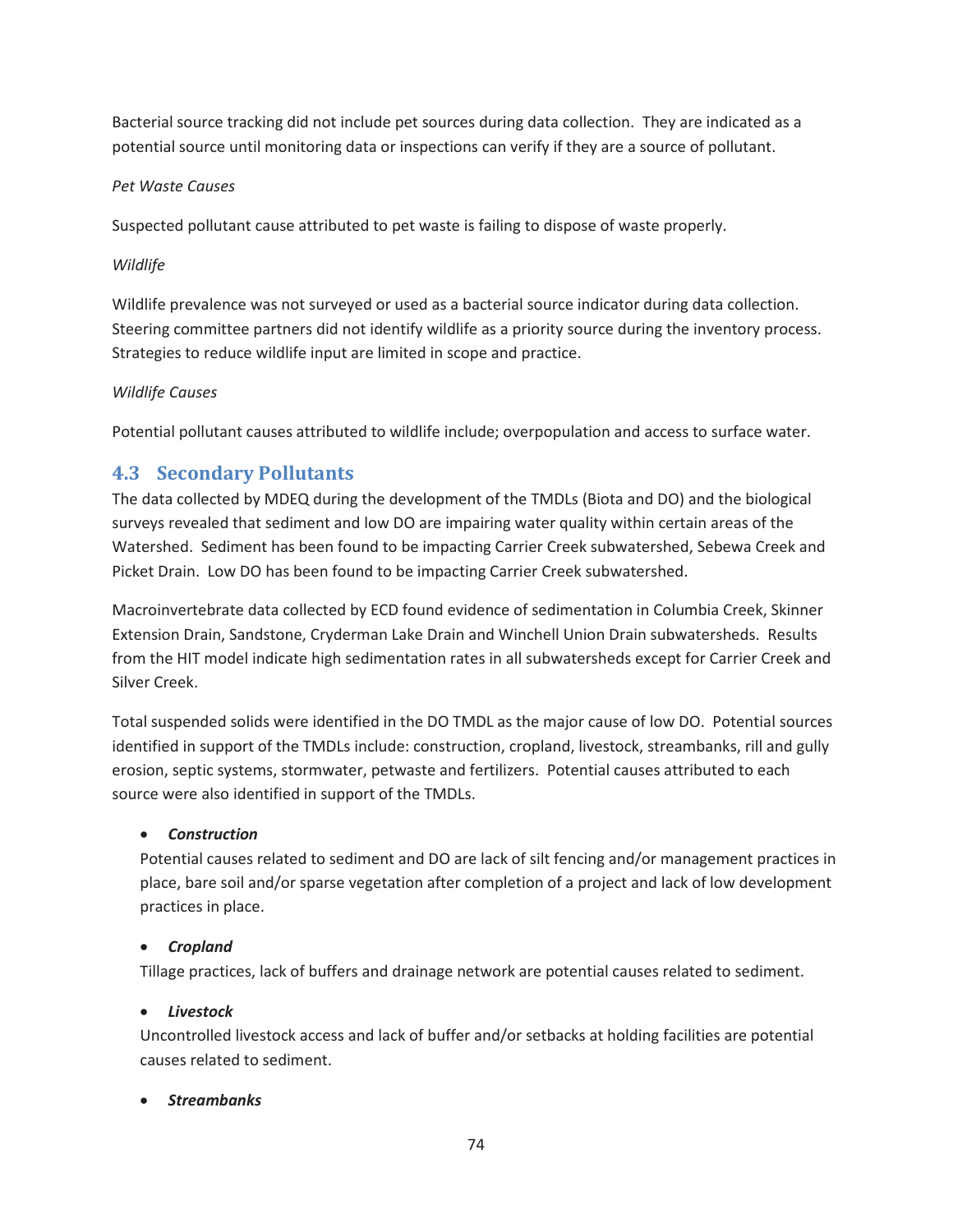Altered morphology and hydrology and lack of vegetation are potential causes related to sediment.

### x *Rill &Gully Erosion*

Concentrated flow from roadside ditches and agricultural land are potential causes related to sediment.

#### x *Septic Systems*

Potential causes related to DO are improper maintenance, failing system and lack of system.

#### x *Stormwater*

Impervious surfaces such as parking lots, driveways, etc., turfgrass lawns, lack of buffer and/or vegetation such as mature trees and native plants are potential causes related to DO.

#### x *Petwaste*

Failing to dispose of pet waste properly is a potential caused related to DO.

#### x *Fertilizers*

Over application and/or improper use of fertilizers is a potential cause related to DO.

# **4.4 Identification of Pollutants, Sources and Causes Summary**

As discussed the primary pollutant for this WMP is *E.coli*. When considering the overall health of the Watershed it is important to include sediment and total suspended solids as secondary pollutants since they have been documented by MDEQ.

Table 29 summarizes the data and information collected during the watershed monitoring and inventory process. The table provides a direct link to understanding the connection between *E.coli*, identified sources (bovine, equine and human), potential causes (failing on-site septics, livestock access to surface water and manure management) and the influence of tillage practices and sedimentation on the movement of *E.coli* throughout the Watershed.

A summary of the pollutants found in the Watershed are identified in Table 30. The table includes the designated uses, pollutants contributing to the degradation of the designated uses, and the known, suspected and potential causes of these pollutants. The pollutants, sources and causes are identified as known (k) if they were documented and measured during any of the monitoring and/or inventory methods. Sources and causes are identified as suspected (s) if indications of them were observed, but the sources or causes were not measured. Land use conducive to serving as a source and cause of the pollutant, but no visual observation or measurements were made qualify as potential (p).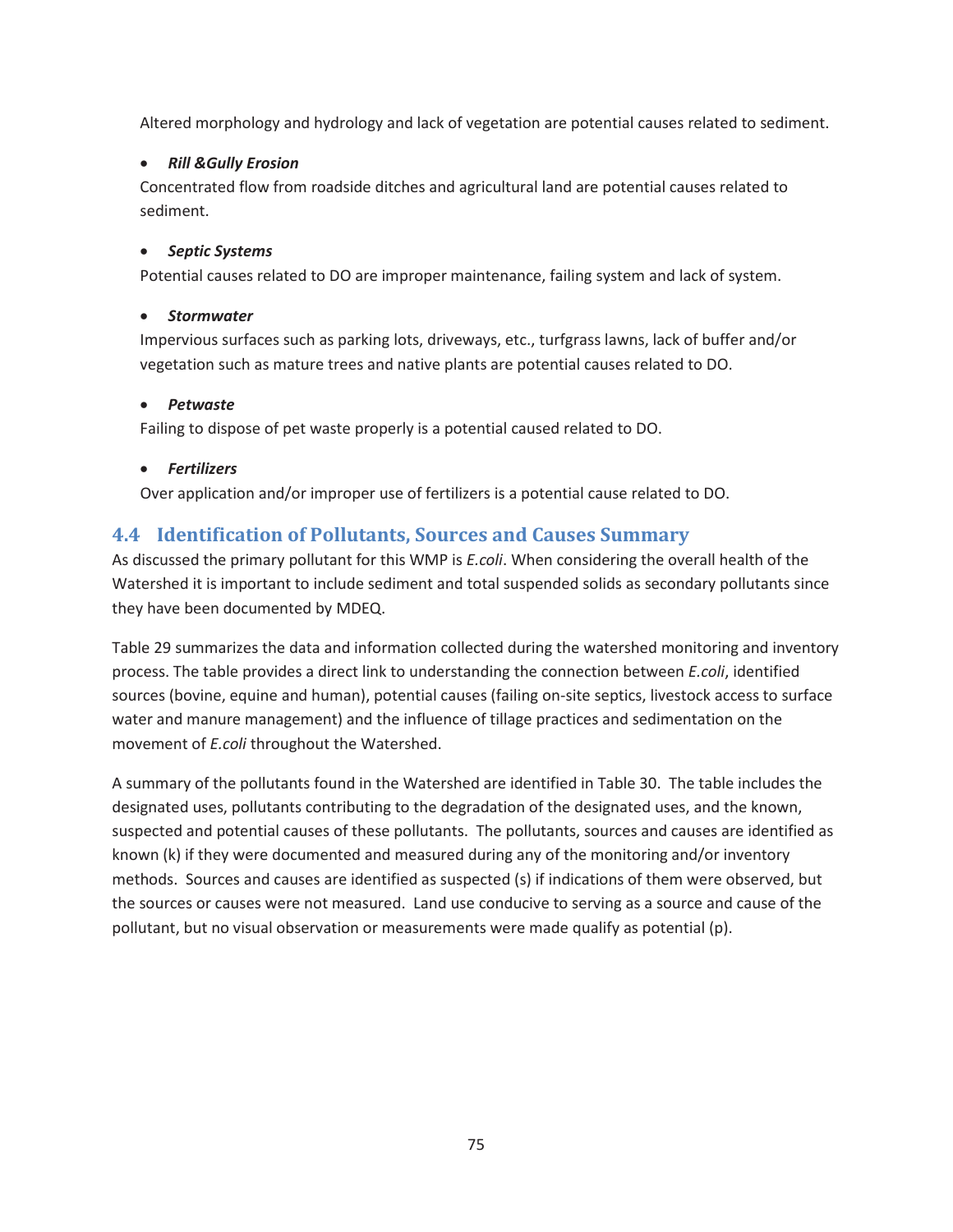| ֧֦֧֚֞֟֟֟֟֬֟֬֝<br>֧֪֝֝ <b>֟</b><br>Ĭ<br>ı |
|------------------------------------------|
|                                          |
| )<br>5                                   |
| こくらい こくさいきこく<br>נ<br>ć                   |
| ١<br>ς                                   |
| $\frac{1}{2}$                            |

| Subwatershed                | Results<br>E. coli | <b>Results</b>                    | 긒   | Source Tracking Septic Areas of Livestock Density<br>(#/sq. mi.) | Livestock Observations                                       | <b>Tillage Practices</b>       | Sedimentation<br>(tons/ac/yr) |
|-----------------------------|--------------------|-----------------------------------|-----|------------------------------------------------------------------|--------------------------------------------------------------|--------------------------------|-------------------------------|
| Columbia Creek              | Exceeding          | Equine-2,<br>Bovine-2,<br>Human-1 | 56  | 12.1                                                             | Erosion-1, Pasture NR-2,<br>Direct Access-2,<br>Overgrazed-3 | 27.5%, CT-37.5%<br>NT-35%, RT- | 090                           |
| Skinner Extension<br>Drain  | Exceeding          | Equine-6,<br>Human-0<br>Bovine-6, | 116 | 5.175                                                            | Manure Pile NR-1, Direct<br>Access-1                         | NT-35%, RT-0%,<br>$CT - 52.5%$ | .053                          |
| Silver Creek                | Exceeding          | Equine-2,<br>Bovine-2,<br>Human-1 | 64  | 0.38                                                             | Overgrazed-1                                                 | NT-50%, RT-0%,<br>CT-50%       | .027                          |
| Winchell and<br>Union Drain | no data            | no data                           | 23  | 20.77                                                            | Direct Access-1                                              | NT-50%, RT-30%,<br>$CT - 20%$  | .086                          |
| Cryderman Lake<br>Drain     | no data            | no data                           | 66  | 17.1                                                             | Direct Access-2,<br>Overgrazed-1                             | 12.5%, CT-62.5%<br>NT-25%, RT- | .077                          |
| Sandstone                   | no data            | no data                           | 81  | 12.92                                                            | Direct Access-1                                              | NT-25%, RT-5%,<br>$CT - 70%$   | .059                          |
| Frayer Creek                | no data            | no data                           | ↖   | 5.605                                                            | No resource concerns of<br>note                              | 22.5%, CT-55%<br>NT-22.5%, RT- | 070                           |
| Sebewa Creek                | no data            | no data                           | 19  | 7.615                                                            | Direct Access-3                                              | NT-25%, RT-0%,<br>$CT - 75%$   | .085                          |
| Carrier Creek               | no data            | no data                           | 75  | no data                                                          | no data                                                      | no data                        | .013                          |

Notes:

E.coli results: exceeding water quality standard *E.coli* results: exceeding water quality standard

Source tracking results: species and # of sites with presence<br>Septic Areas of HLI: HLI= highest likely impact, # of HLI Source tracking results: species and # of sites with presence Septic Areas of HLI: HLI= highest likely impact, # of HLI

Livestock Density: agricultural practice survey Livestock Density: agricultural practice survey

Livestock Observations: observation and # of sites with presence, NR= near river, Direct Access= to surface water Livestock Observations: observation and # of sites with presence, NR= near river, Direct Access= to surface water

Tillage Practices: agricultural practice survey, NT= No Till, RT= Reduced Till, CT= Conventional Till<br>Sediment: HIT Model Results Tillage Practices: agricultural practice survey, NT= No Till, RT= Reduced Till, CT= Conventional Till

Sediment: HIT Model Results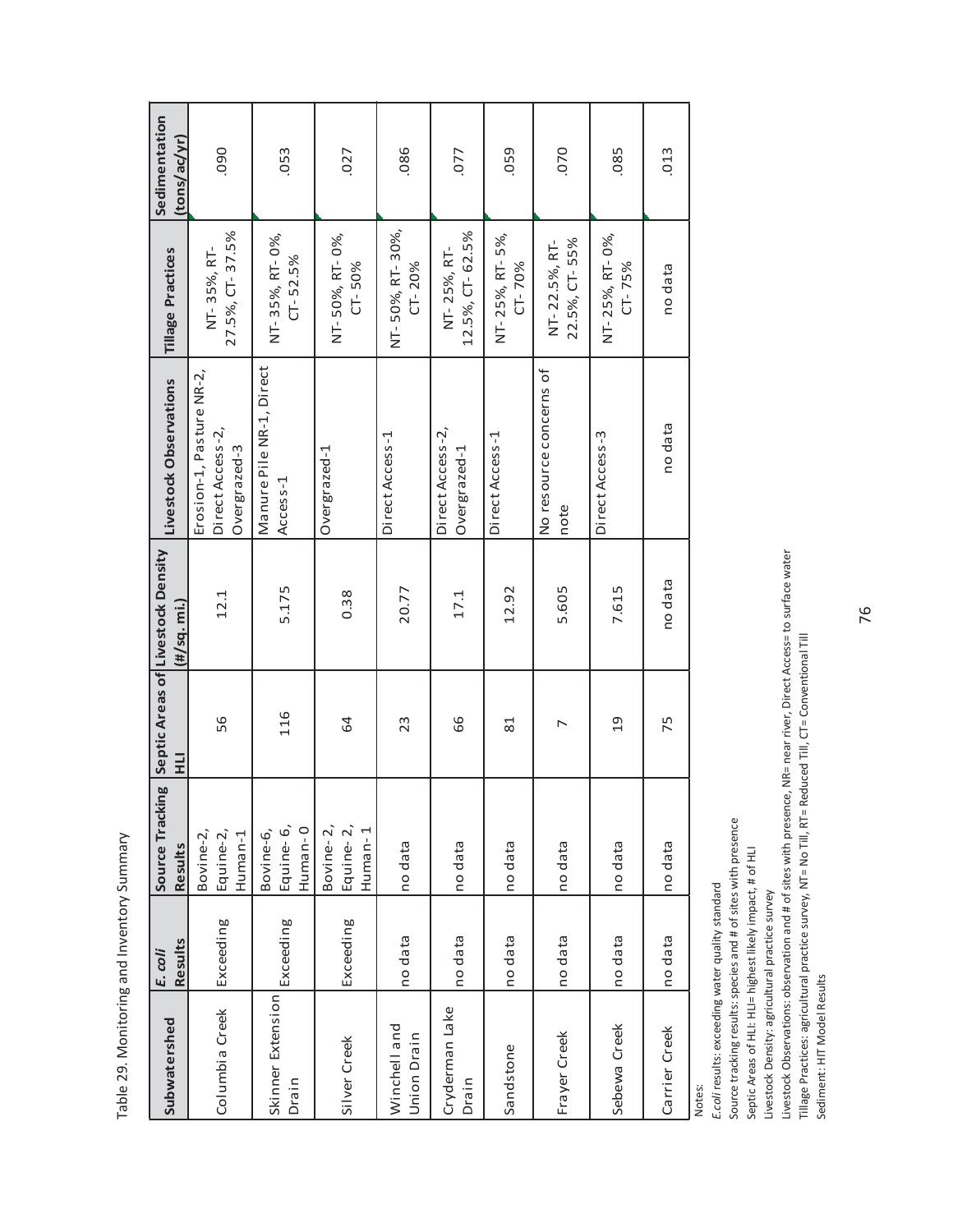Table 30. Pollutants, Sources and Causes Summary Table 30. Pollutants, Sources and Causes Summary

| Designated Use             | Pollutant             | Sources (in priority order)  | Causes (in priority order)                               |
|----------------------------|-----------------------|------------------------------|----------------------------------------------------------|
| Partial/Total              | Pathogens (E.coli)(k) |                              | 1. Uncontrolled livestock access (k)                     |
| Body Contact<br>Recreation |                       |                              | 2. Poor pasture management (k)                           |
|                            |                       | 1. Bovine and Equine (k)     | 3. Overland runoff (lack of buffers) &/or setbacks at    |
|                            |                       |                              | holding facilities (k)                                   |
|                            |                       |                              | 4. Lack of manure storage/compost facility (k)           |
|                            |                       |                              | 1. Improper manure application (p)                       |
|                            |                       | 2. Cropland (where manure is | 2. Overland runoff (lack of buffer &/or cover crops) (p) |
|                            |                       | applied) (p)                 | 3. Tillage practices (s)                                 |
|                            |                       |                              | 4. Tiled fields (p)                                      |
|                            |                       |                              | 1. Lack of system (p)                                    |
|                            |                       | 3. Septic Systems (k)        | 2. Failing system (p)                                    |
|                            |                       |                              | 3. Improper maintenance (p)                              |
|                            |                       | 4. Pet Waste (s)             | 1. Failing to properly dispose of waste (s)              |
|                            |                       |                              | 1. Overpopulation (p)                                    |
|                            |                       | 5. Wildlife (p)              | 2. Access to surface water (p)                           |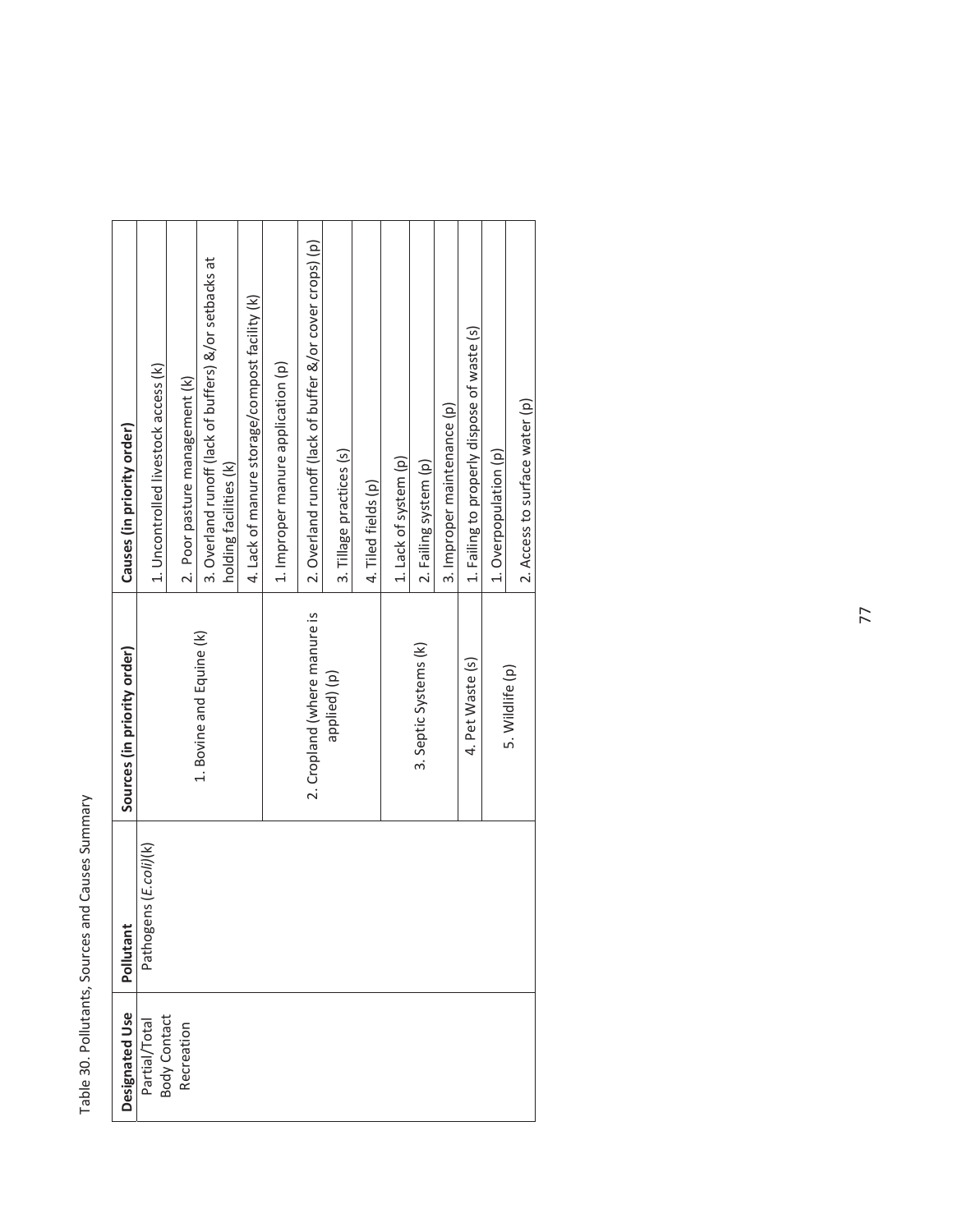Table 30. Pollutants, Sources and Causes Table 30. Pollutants, Sources and Causes

| Causes (in priority order)  | 1. Tillage practices (s)                         | 2. Overland runoff (lack of buffer) (s) | 3. Drainage network (s) | 1. Uncontrolled livestock access (p) | 2. Overland runoff (lack of buffer) &/or setbacks at | holding facilities (k) | 1. Overland runoff attributed to impervious surfaces: | parking lots, driveways, etc. (s) | 2. Turfgrass lawns (s) | 3. Overland runoff (lack of buffer and/or vegetation | such as mature trees, native plants) (s) | 1. Overland runoff attributed to Lack of silt | fencing/management practices in place (p) | 2. Bare soil/sparse vegetation after completion of | project (p) | 3. Lack of low impact development practices in place (p) | 1. Altered morphology and hydrology (s) | 2. Overland runoff (lack of vegetation) (s) | 1. Concentrated flow from roadside ditch and<br>agricultural land (s) |
|-----------------------------|--------------------------------------------------|-----------------------------------------|-------------------------|--------------------------------------|------------------------------------------------------|------------------------|-------------------------------------------------------|-----------------------------------|------------------------|------------------------------------------------------|------------------------------------------|-----------------------------------------------|-------------------------------------------|----------------------------------------------------|-------------|----------------------------------------------------------|-----------------------------------------|---------------------------------------------|-----------------------------------------------------------------------|
| Sources (in priority order) |                                                  | 1. Cropland (s)                         |                         |                                      | 2. Livestock (s)                                     |                        |                                                       |                                   | 3. Stormwater (s)      |                                                      |                                          |                                               |                                           | 4. Construction (s)                                |             |                                                          | 5. Streambanks (s)                      |                                             | 6. Rill and gully erosion (s)                                         |
| Pollutant                   | iment (k)<br>Sed                                 |                                         |                         |                                      |                                                      |                        |                                                       |                                   |                        |                                                      |                                          |                                               |                                           |                                                    |             |                                                          |                                         |                                             |                                                                       |
| Designated Use              | Other Indigenous<br>Aquatic Life and<br>Wildlife |                                         |                         |                                      |                                                      |                        |                                                       |                                   |                        |                                                      |                                          |                                               |                                           |                                                    |             |                                                          |                                         |                                             |                                                                       |